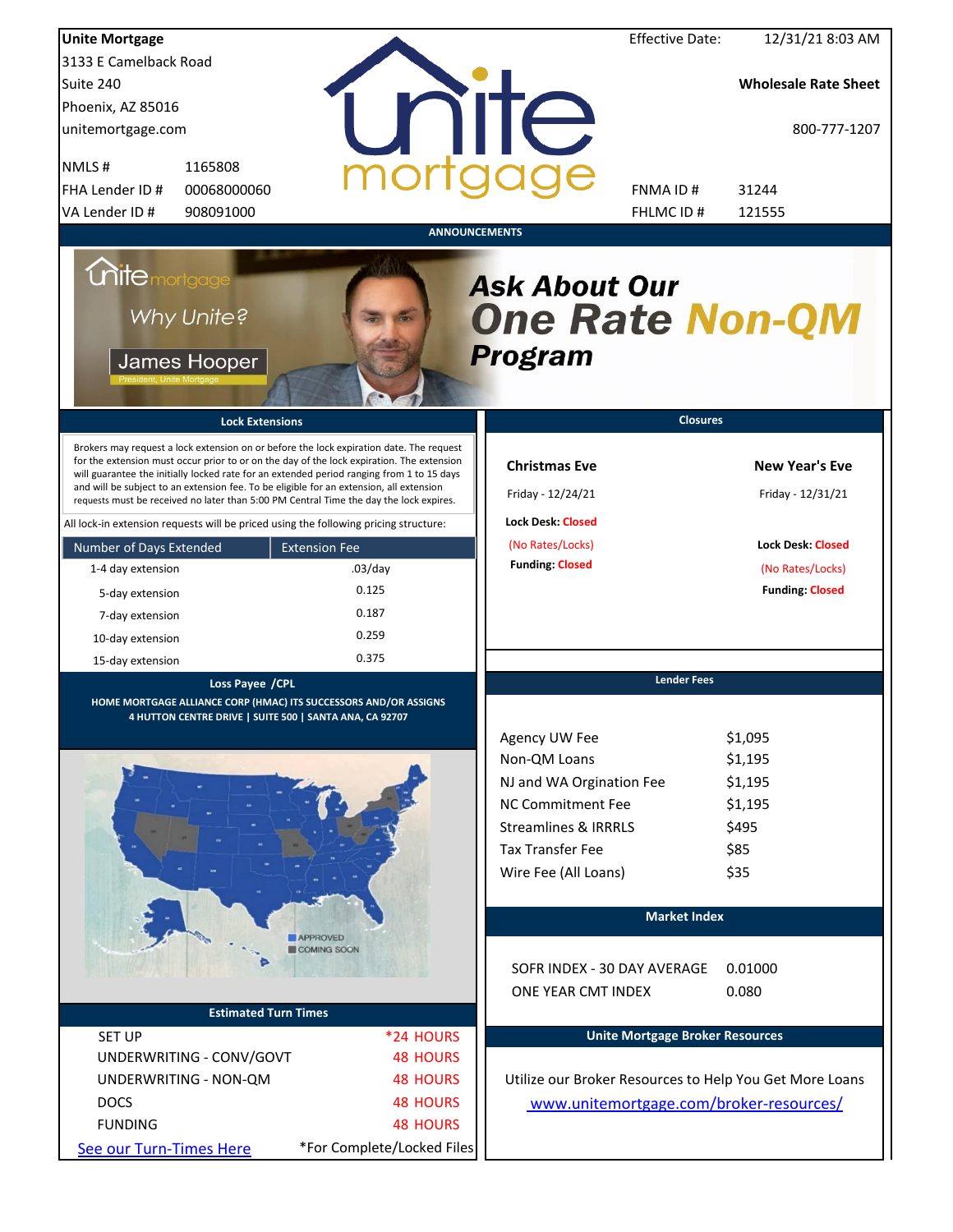

Rates are subject to change without prior notice Not for Public View • For Professional Use Only **Lock Desk**

[locks@unitemtg.com](mailto:locks@unitemtg.com)

File Update: 31-Dec-2021

Effective Date: 31-Dec-2021 **Date:** 31-Dec-2021 Price Change Effective: 9:00 AM PST Lock Hours: 9:00 A.M. - 3:00 P.M. PST

## **ONE RATE - DSCR/ Bank Statements**

Price Change Effective: 9:00 AM PST

| <b>DSCR</b>                                          |                                     |                    |                               |                               |  |            |         |      |  |
|------------------------------------------------------|-------------------------------------|--------------------|-------------------------------|-------------------------------|--|------------|---------|------|--|
| <b>25 DAY PRICING</b>                                |                                     | <b>HIGHLIGHTS</b>  |                               |                               |  |            |         |      |  |
| <b>RATE</b>                                          | <b>30YR FIX</b>                     |                    |                               |                               |  |            |         |      |  |
|                                                      |                                     | <b>Credit</b>      | $700+$                        | $720+$                        |  |            |         |      |  |
| 4.375                                                | 100.0000                            | <b>Product</b>     | 30 yr fixed Full Amortization | 30 yr fixed Full Amortization |  |            |         |      |  |
|                                                      |                                     | <b>Loan Amount</b> | 300,001-1.0MM                 | 300,001-1.0MM                 |  |            |         |      |  |
|                                                      |                                     | <b>DSCR</b>        | $+1.100$                      | Not Applicable                |  |            |         |      |  |
|                                                      |                                     |                    | Purchase 70%                  | Purchase 80%                  |  |            |         |      |  |
| <b>24 MO BANK STATEMENT</b><br><b>25 DAY PRICING</b> |                                     | <b>Purpose</b>     | Rate-Term 70%                 | Rate-Term 80%                 |  |            |         |      |  |
|                                                      |                                     |                    | Cash-Out 65%                  | Cash-Out 75%                  |  |            |         |      |  |
| <b>RATE</b>                                          | <b>Occupancy</b><br><b>30YR FIX</b> |                    | Non Owner Occupied            | Owner Occupied                |  |            |         |      |  |
|                                                      |                                     | <b>ACH</b>         | Required                      | Required                      |  |            |         |      |  |
| 4.125                                                | 100.0000                            |                    |                               |                               |  | <b>PPP</b> | 5 Years | None |  |
|                                                      |                                     | <b>Reserves</b>    | 12 Month PITIA                | 12 Month PITIA                |  |            |         |      |  |
|                                                      |                                     | <b>Escrows</b>     | Required                      | Required                      |  |            |         |      |  |
|                                                      |                                     | <b>Property</b>    | Single Unit only              | Single Unit Only              |  |            |         |      |  |
|                                                      | <b>No Hits for LLPAs !!!</b>        |                    |                               |                               |  |            |         |      |  |

## **DSCR PRIME PLUS**

| <b>30 DAY PRICING</b> |                |                 |  |  |  |  |
|-----------------------|----------------|-----------------|--|--|--|--|
| <b>RATE</b>           | <b>5/6 ARM</b> | <b>30YR FIX</b> |  |  |  |  |
| 6.500                 | 106.2500       | 106.0000        |  |  |  |  |
| 6.375                 | 106.0000       | 105.7500        |  |  |  |  |
| 6.250                 | 105.7500       | 105.5000        |  |  |  |  |
| 6.125                 | 105.5000       | 105.2500        |  |  |  |  |
| 6.000                 | 105.2500       | 105.0000        |  |  |  |  |
| 5.875                 | 105.0000       | 104.7500        |  |  |  |  |
| 5.750                 | 104.7500       | 104.5000        |  |  |  |  |
| 5.625                 | 104.5000       | 104.2500        |  |  |  |  |
| 5.500                 | 104.2500       | 104.0000        |  |  |  |  |
| 5.375                 | 104.0000       | 103.7500        |  |  |  |  |
| 5.250                 | 103.7500       | 103.5000        |  |  |  |  |
| 5.125                 | 103.5000       | 103.2500        |  |  |  |  |
| 5.000                 | 103.2500       | 103.0000        |  |  |  |  |
| 4.875                 | 103.0000       | 102.7500        |  |  |  |  |
| 4.750                 | 102.6250       | 102.3750        |  |  |  |  |
| 4.625                 | 102.2500       | 102,0000        |  |  |  |  |
| 4.500                 | 101.8750       | 101.6250        |  |  |  |  |
| 4.375                 | 101.5000       | 101.2500        |  |  |  |  |

| <b>MAX PRICING</b> (Lower of Price or Premium) |          |  |  |  |  |  |  |
|------------------------------------------------|----------|--|--|--|--|--|--|
| No Prepay - Hard                               | 100.5000 |  |  |  |  |  |  |
| 1yr Prepay - Hard                              | 100.7500 |  |  |  |  |  |  |
| 2yr Prepay - Hard                              | 101.0000 |  |  |  |  |  |  |
| 3yr Prepay - Hard                              | 101.2500 |  |  |  |  |  |  |
| 4yr Prepay - Hard                              | 101.5000 |  |  |  |  |  |  |
| 5yr Prepay - Hard                              | 101.7500 |  |  |  |  |  |  |

| <b>ARM MARGIN</b> |             |  |  |  |  |  |
|-------------------|-------------|--|--|--|--|--|
| 5.000             | <b>SOFR</b> |  |  |  |  |  |
|                   |             |  |  |  |  |  |

| <b>LOCK FEES</b>        |         |  |  |  |  |  |
|-------------------------|---------|--|--|--|--|--|
| Relock Fee:             | .250    |  |  |  |  |  |
| Extension Fee Per Diem: | .030    |  |  |  |  |  |
| <b>Extension Max:</b>   | 15 Days |  |  |  |  |  |
|                         |         |  |  |  |  |  |

|                   | <b>30 DAY PRICING</b>   |                                         | <b>PRICING ADJUSTMENTS</b> |                                 |                      |          |          |          |          |          |          |
|-------------------|-------------------------|-----------------------------------------|----------------------------|---------------------------------|----------------------|----------|----------|----------|----------|----------|----------|
| <b>RATE</b>       | <b>5/6 ARM</b>          | 30YR FIX                                |                            |                                 |                      | LTV      |          |          |          |          |          |
| 6.500             | 106.2500                | 106.0000                                |                            | <b>Documentation</b>            | <b>Credit Score</b>  | 00.01-50 | 50.01-55 | 55.01-60 | 60.01-65 | 65.01-70 | 70.01-75 |
| 6.375             | 106.0000                | 105.7500                                |                            |                                 | $\geq 780$           | (0.250)  | (0.375)  | (0.500)  | (0.625)  | (0.875)  | (1.125)  |
| 6.250             | 105.7500                | 105.5000                                |                            |                                 | 760 - 779            | (0.375)  | (0.375)  | (0.625)  | (0.875)  | (1.000)  | (1.375)  |
| 6.125             | 105.5000                | 105.2500                                |                            |                                 | 740 - 759            | (0.375)  | (0.500)  | (0.750)  | (1.000)  | (1.250)  | (1.625)  |
| 6.000             | 105.2500                | 105.0000                                |                            | <b>DSCR</b>                     | 720 - 739            | (0.500)  | (0.625)  | (0.875)  | (1.125)  | (1.500)  | (2.000)  |
| 5.875             | 105.0000                | 104.7500                                |                            |                                 | 700 - 719            | (0.625)  | (0.750)  | (1.000)  | (1.375)  | (1.875)  | #N/A     |
| 5.750             | 104.7500                | 104.5000                                |                            |                                 | 680 - 699            | (0.875)  | (1.000)  | (1.250)  | (1.750)  | #N/A     | #N/A     |
| 5.625             | 104.5000                | 104.2500                                |                            |                                 | $660 - 679$          | (1.375)  | (1.500)  | (1.625)  | (2.250)  | #N/A     | #N/A     |
| 5.500             | 104.2500                | 104.0000                                |                            |                                 | 5/6 40yr ARM SOFR    | (0.250)  | (0.250)  | (0.250)  | (0.250)  | (0.250)  | (0.250)  |
| 5.375             | 104.0000                | 103.7500                                |                            | Product                         | 40yr Fixed           | (0.250)  | (0.250)  | (0.250)  | (0.250)  | (0.250)  | (0.250)  |
| 5.250             | 103.7500                | 103.5000                                |                            |                                 | Interest-Only        | (0.250)  | (0.250)  | (0.375)  | (0.500)  | (0.625)  | (0.750)  |
| 5.125             | 103.5000                | 103.2500                                |                            |                                 | 150,000-200k         | (0.500)  | (0.500)  | (0.500)  | (0.500)  | (0.500)  | (0.750)  |
| 5.000             | 103.2500                | 103.0000                                |                            |                                 | 200,001-300k         | 0.000    | 0.000    | 0.000    | 0.000    | (0.250)  | (0.250)  |
| 4.875             | 103.0000                | 102.7500                                |                            |                                 | 300,001-1.0m         | 0.000    | 0.000    | 0.000    | 0.000    | 0.000    | 0.000    |
| 4.750             | 102.6250                | 102.3750                                |                            | <b>Loan Amount</b>              | 1,000,001-1.5m       | (0.250)  | (0.250)  | (0.250)  | (0.250)  | (0.250)  | (0.250)  |
| 4.625             | 102.2500                | 102.0000                                |                            |                                 | 1,500,001-2.0m       | (0.500)  | (0.500)  | (0.500)  | $\#N/A$  | $\#N/A$  | #N/A     |
| 4.500             | 101.8750                | 101.6250                                |                            |                                 | 2,000,001-2.5m       | (0.750)  | (0.750)  | (0.750)  | #N/A     | #N/A     | #N/A     |
| 4.375             | 101.5000                | 101.2500                                |                            |                                 | 2,500,001-3.0m       | (0.750)  | (0.750)  | (0.750)  | $\#N/A$  | #N/A     | #N/A     |
|                   |                         |                                         |                            |                                 | $DSCR \geq 1.5$      | 0.250    | 0.250    | 0.250    | 0.250    | 0.250    | 0.250    |
|                   |                         | MAX PRICING (Lower of Price or Premium) |                            | <b>DSCR</b>                     | DSCR 1.25-1.49       | 0.250    | 0.250    | 0.250    | 0.250    | 0.250    | 0.250    |
| No Prepay - Hard  |                         | 100.5000                                |                            |                                 | DSCR 1.10-1.24       | 0.000    | 0.000    | 0.000    | 0.000    | 0.000    | 0.000    |
| 1yr Prepay - Hard |                         | 100.7500                                |                            | Purpose                         | Cash-Out             | (0.250)  | (0.375)  | (0.375)  | (0.375)  | #N/A     | #N/A     |
| 2yr Prepay - Hard |                         | 101.0000                                |                            |                                 | Condo-Warrantable    | (0.250)  | (0.250)  | (0.250)  | (0.250)  | (0.500)  | (0.500)  |
| 3yr Prepay - Hard |                         | 101.2500                                |                            | <b>Property Type</b>            | Condo-NonWarrantable | (0.500)  | (0.500)  | (0.500)  | (0.500)  | #N/A     | #N/A     |
| 4yr Prepay - Hard |                         | 101.5000                                |                            |                                 | 2-4 Unit             | (0.250)  | (0.250)  | (0.250)  | (0.250)  | #N/A     | #N/A     |
| 5yr Prepay - Hard |                         | 101.7500                                |                            | <b>Credit / Housing History</b> | 1x30x12              | (0.750)  | (0.750)  | (0.750)  | (0.750)  | (0.750)  | (0.750)  |
|                   |                         |                                         |                            | <b>Other Miscellaneous</b>      | <b>ACH</b>           | 0.125    | 0.125    | 0.125    | 0.125    | 0.125    | 0.125    |
|                   | <b>ARM MARGIN</b>       |                                         |                            |                                 | No Escrows (No HPML) | (0.150)  | (0.150)  | (0.150)  | (0.150)  | (0.150)  | (0.150)  |
|                   | 5.000                   | <b>SOFR</b>                             |                            |                                 | No Prepay            | (1.500)  | (1.500)  | (1.500)  | (1.500)  | (1.500)  | (1.500)  |
|                   |                         |                                         |                            |                                 | 1yr Prepay           | (1.000)  | (1.000)  | (1.000)  | (1.000)  | (1.000)  | (1.000)  |
|                   |                         |                                         |                            | <b>Prepay Penalty</b>           | 2yr Prepay           | (0.500)  | (0.500)  | (0.500)  | (0.500)  | (0.500)  | (0.500)  |
|                   | <b>LOCK FEES</b>        |                                         |                            |                                 | <b>3yr Prepay</b>    | 0.000    | 0.000    | 0.000    | 0.000    | 0.000    | 0.000    |
|                   | Relock Fee:             | .250                                    |                            |                                 | 4yr Prepay           | 0.375    | 0.375    | 0.375    | 0.375    | 0.375    | 0.375    |
|                   | Extension Fee Per Diem: | .030                                    |                            |                                 | <b>5yr Prepay</b>    | 0.750    | 0.750    | 0.750    | 0.750    | 0.750    | 0.750    |
|                   | <b>Extension Max:</b>   | 15 Days                                 |                            |                                 | 25 Day               | 0.000    | 0.000    | 0.000    | 0.000    | 0.000    | 0.000    |
|                   |                         |                                         |                            | <b>Lock Term</b>                | 40 Day               | (0.150)  | (0.150)  | (0.150)  | (0.150)  | (0.150)  | (0.150)  |
|                   |                         |                                         |                            |                                 | 55 Day               | #N/A     | $\#N/A$  | $\#N/A$  | #N/A     | #N/A     | $\#N/A$  |
|                   |                         |                                         |                            |                                 |                      |          |          |          |          |          |          |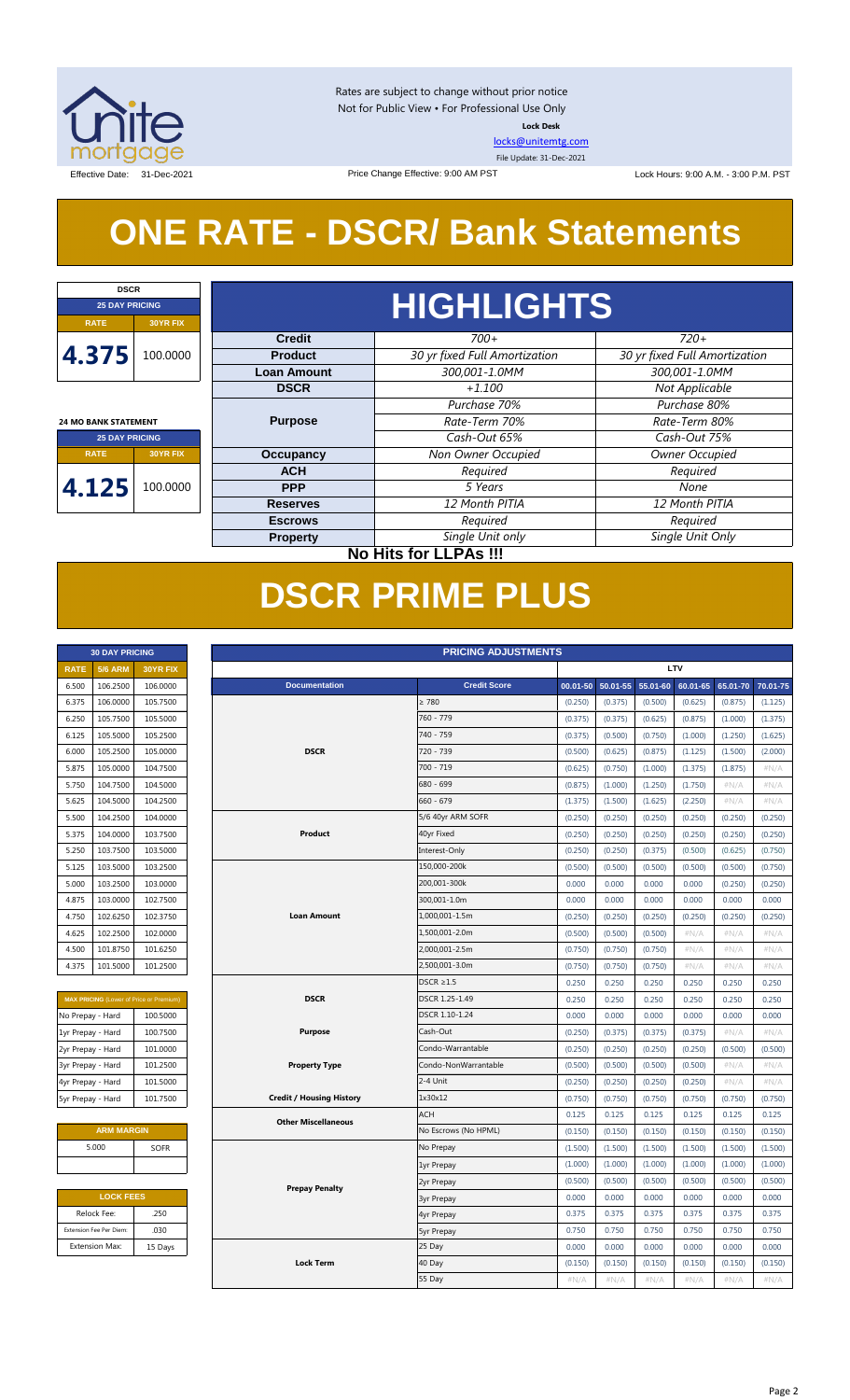

Rates are subject to change without prior notice Not for Public View • For Professional Use Only **Lock Desk**

[locks@unitemtg.com](mailto:locks@unitemtg.com)

File Update: 31-Dec-2021

Effective Date: 31-Dec-2021 Price Change Effective: 9:00 AM PST Lock Hours: 9:00 A.M. - 3:00 P.M. PST

## **DSCR PRIME & FOREIGN NATIONAL**

|             | <b>30 DAY PRICING</b> |                 |
|-------------|-----------------------|-----------------|
| <b>RATE</b> | <b>5/6 ARM</b>        | <b>30YR FIX</b> |
| 6.750       | 106.0000              | 105.7500        |
| 6.625       | 105.7500              | 105.5000        |
| 6.500       | 105.5000              | 105.2500        |
| 6.375       | 105.2500              | 105.0000        |
| 6.250       | 105.0000              | 104.7500        |
| 6.125       | 104.7500              | 104.5000        |
| 6.000       | 104.5000              | 104.2500        |
| 5.875       | 104.2500              | 104.0000        |
| 5.750       | 104.0000              | 103.7500        |
| 5.625       | 103.7500              | 103.5000        |
| 5.500       | 103.5000              | 103.2500        |
| 5.375       | 103.2500              | 103.0000        |
| 5.250       | 103.0000              | 102.7500        |
| 5.125       | 102.7500              | 102.5000        |
| 5.000       | 102.5000              | 102.2500        |
| 4.875       | 102.2500              | 102,0000        |
| 4.750       | 101.8750              | 101.6250        |
| 4.625       | 101.5000              | 101.2500        |
| 4.500       | 101.1250              | 100.8750        |

| <b>MAX PRICING</b> (Lower of Price or Premium) |          |  |  |  |  |  |  |
|------------------------------------------------|----------|--|--|--|--|--|--|
| No Prepay - Hard                               | 100.7500 |  |  |  |  |  |  |
| 1yr Prepay - Hard                              | 101.0000 |  |  |  |  |  |  |
| 2yr Prepay - Hard                              | 101.2500 |  |  |  |  |  |  |
| 3yr Prepay - Hard                              | 101.5000 |  |  |  |  |  |  |
| 4yr Prepay - Hard                              | 101.7500 |  |  |  |  |  |  |
| 5yr Prepay - Hard                              | 102.0000 |  |  |  |  |  |  |

| <b>ARM MARGIN</b> |             |  |  |  |  |  |
|-------------------|-------------|--|--|--|--|--|
| 5.000             | <b>SOFR</b> |  |  |  |  |  |
|                   |             |  |  |  |  |  |

| <b>LOCK FEES</b>        |         |  |  |  |  |
|-------------------------|---------|--|--|--|--|
| Relock Fee:             | .250    |  |  |  |  |
| Extension Fee Per Diem: | .030    |  |  |  |  |
| <b>Extension Max:</b>   | 15 Days |  |  |  |  |

| <b>PRICING ADJUSTMENTS</b><br><b>30 DAY PRICING</b> |                         |                                         |                                 |                           |         |                            |         |            |         |                            |         |
|-----------------------------------------------------|-------------------------|-----------------------------------------|---------------------------------|---------------------------|---------|----------------------------|---------|------------|---------|----------------------------|---------|
| <b>RATE</b>                                         | <b>5/6 ARM</b>          | 30YR FIX                                |                                 |                           |         |                            |         | <b>LTV</b> |         |                            |         |
| 6.750                                               | 106.0000                | 105.7500                                | <b>Documentation</b>            | <b>Credit Score</b>       |         | 00.01-50 50.01-55 55.01-60 |         | 60.01-65   |         | 65.01-70 70.01-75 75.01-80 |         |
| 6.625                                               | 105.7500                | 105.5000                                |                                 | $\geq 780$                | (0.250) | (0.375)                    | (0.500) | (0.625)    | (0.875) | (1.125)                    | (1.750) |
| 6.500                                               | 105.5000                | 105.2500                                |                                 | 760 - 779                 | (0.375) | (0.375)                    | (0.625) | (0.875)    | (1.000) | (1.375)                    | (2.000) |
| 6.375                                               | 105.2500                | 105.0000                                |                                 | 740 - 759                 | (0.375) | (0.500)                    | (0.750) | (1.000)    | (1.250) | (1.625)                    | (2.250) |
| 6.250                                               | 105.0000                | 104.7500                                |                                 | 720 - 739                 | (0.500) | (0.625)                    | (0.875) | (1.125)    | (1.500) | (2.000)                    | (2.750) |
| 6.125                                               | 104.7500                | 104.5000                                | <b>DSCR</b>                     | 700 - 719                 | (0.625) | (0.750)                    | (1.000) | (1.375)    | (1.875) | (2.500)                    | (3.500) |
| 6.000                                               | 104.5000                | 104.2500                                |                                 | 680 - 699                 | (0.875) | (1.000)                    | (1.250) | (1.750)    | (2.250) | (3.000)                    | (3.875) |
| 5.875                                               | 104.2500                | 104.0000                                |                                 | $660 - 679$               | (1.375) | (1.500)                    | (1.625) | (2.250)    | (3.125) | (3.750)                    | (4.500) |
| 5.750                                               | 104.0000                | 103.7500                                |                                 | 640 - 659                 | (1.875) | (2.000)                    | (2.125) | (2.750)    | (3.625) | (4.750)                    | $\#N/A$ |
| 5.625                                               | 103.7500                | 103.5000                                |                                 | $620 - 639$               | (2.375) | (2.500)                    | (2.625) | (3.250)    | (4.125) | # $N/A$                    | $\#N/A$ |
| 5.500                                               | 103.5000                | 103.2500                                |                                 | 5/6 30yr ARM SOFR         | 0.000   | 0.000                      | 0.000   | 0.000      | 0.000   | 0.000                      | 0.000   |
| 5.375                                               | 103.2500                | 103.0000                                |                                 | 7/6 30yr ARM SOFR         | (0.250) | (0.250)                    | (0.250) | (0.250)    | (0.250) | (0.250)                    | (0.250) |
| 5.250                                               | 103.0000                | 102.7500                                |                                 | 5/6 40yr ARM SOFR         | (0.250) | (0.250)                    | (0.250) | (0.250)    | (0.250) | (0.250)                    | (0.250) |
|                                                     |                         |                                         | Product                         |                           |         |                            |         |            |         |                            |         |
| 5.125                                               | 102.7500                | 102.5000                                |                                 | 7/6 40yr ARM SOFR         | (0.500) | (0.500)                    | (0.500) | (0.500)    | (0.500) | (0.500)                    | (0.500) |
| 5.000                                               | 102.5000                | 102.2500                                |                                 | 40yr Fixed                | (0.250) | (0.250)                    | (0.250) | (0.250)    | (0.250) | (0.250)                    | (0.250) |
| 4.875                                               | 102.2500                | 102.0000                                |                                 | Interest-Only             | (0.250) | (0.250)                    | (0.375) | (0.500)    | (0.625) | (0.750)                    | (1.000) |
| 4.750                                               | 101.8750                | 101.6250                                |                                 | 150,000-200k              | (0.500) | (0.500)                    | (0.500) | (0.500)    | (0.500) | (0.750)                    | (0.750) |
| 4.625                                               | 101.5000                | 101.2500                                |                                 | 200,001-300k              | 0.000   | 0.000                      | 0.000   | 0.000      | (0.250) | (0.250)                    | (0.500) |
| 4.500                                               | 101.1250                | 100.8750                                |                                 | 300,001-1.0m              | 0.000   | 0.000                      | 0.000   | 0.000      | 0.000   | 0.000                      | 0.000   |
|                                                     |                         |                                         | <b>Loan Amount</b>              | 1,000,001-1.5m            | (0.250) | (0.250)                    | (0.250) | (0.250)    | (0.250) | (0.250)                    | (0.500) |
|                                                     |                         | MAX PRICING (Lower of Price or Premium) |                                 | 1,500,001-2.0m            | (0.500) | (0.500)                    | (0.500) | (0.500)    | $\#N/A$ | #N/A                       | $\#N/A$ |
| No Prepay - Hard                                    |                         | 100.7500                                |                                 | 2,000,001-2.5m            | (0.750) | (0.750)                    | (0.750) | (0.750)    | # $N/A$ | # $N/A$                    | $\#N/A$ |
| 1yr Prepay - Hard                                   |                         | 101.0000                                |                                 | 2,500,001-3.0m            | (0.750) | (0.750)                    | (0.750) | (0.750)    | # $N/A$ | # $N/A$                    | $\#N/A$ |
| 2yr Prepay - Hard                                   |                         | 101.2500                                |                                 | $DSCR \geq 1.5$           | 0.250   | 0.250                      | 0.250   | 0.250      | 0.250   | 0.250                      | 0.250   |
| 3yr Prepay - Hard                                   |                         | 101.5000                                |                                 | DSCR 1.25-1.49            | 0.250   | 0.250                      | 0.250   | 0.250      | 0.250   | 0.250                      | 0.250   |
| 4yr Prepay - Hard                                   |                         | 101.7500                                | <b>DSCR</b>                     | DSCR 1.10-1.24            | 0.000   | 0.000                      | 0.000   | 0.000      | 0.000   | 0.000                      | 0.000   |
| 5yr Prepay - Hard                                   |                         | 102.0000                                |                                 | DSCR 1.00-1.09            | (0.250) | (0.250)                    | (0.375) | (0.375)    | (0.500) | (0.500)                    | (0.750) |
|                                                     |                         |                                         |                                 | DSCR 0.75-0.99            | (1.500) | (1.500)                    | (1.625) | (1.625)    | (1.750) | (1.750)                    | #N/A    |
|                                                     | <b>ARM MARGIN</b>       |                                         | <b>Purpose</b>                  | Cash-Out                  | (0.250) | (0.375)                    | (0.375) | (0.375)    | (0.500) | (0.625)                    | $\#N/A$ |
|                                                     | 5.000                   | <b>SOFR</b>                             |                                 | Condo-Warrantable         | (0.250) | (0.250)                    | (0.250) | (0.250)    | (0.500) | (0.500)                    | (0.500) |
|                                                     |                         |                                         |                                 | Condo-NonWarrantable      | (0.500) | (0.500)                    | (0.500) | (0.500)    | (0.750) | #N/A                       | #N/A    |
|                                                     | <b>LOCK FEES</b>        |                                         | <b>Property Type</b>            | 2-4Unit                   | (0.250) | (0.250)                    | (0.250) | (0.250)    | (0.500) | (0.500)                    | (0.500) |
|                                                     | Relock Fee:             | .250                                    |                                 | Modular                   | (1.000) | (1.000)                    | (1.000) | (1.000)    | (1.000) | (1.000)                    | (1.000) |
|                                                     | Extension Fee Per Diem: | .030                                    | Citizenship                     | Foreign Nat'l (DSCR Only) | (1.750) | (1.750)                    | (1.750) | (1.750)    | $\#N/A$ | $\#N/A$                    | $\#N/A$ |
|                                                     | <b>Extension Max:</b>   | 15 Days                                 |                                 | 1x30x12                   | (0.750) | (0.750)                    | (0.750) | (0.750)    | (0.750) | (0.750)                    | (0.750) |
|                                                     |                         |                                         |                                 | Multiple30x12             | (2.250) | (2.250)                    | (2.250) | (2.250)    | (2.250) | (2.250)                    | $\#N/A$ |
|                                                     |                         |                                         |                                 | FC/SS/DIL/BK7 36-47mo     | (1.000) | (1.000)                    | (1.000) | (1.000)    | (1.000) | (1.000)                    | (1.000) |
|                                                     |                         |                                         | <b>Credit / Housing History</b> | FC/SS/DIL/BK7 24-35mo     | (1.750) | (1.750)                    | (1.750) | (1.750)    | (1.750) | (1.750)                    | $\#N/A$ |
|                                                     |                         |                                         |                                 | BK7 12-23mo               | (2.500) | (2.500)                    | (2.500) | (2.500)    | (2.500) | (2.500)                    | # $N/A$ |
|                                                     |                         |                                         |                                 | BK13 DC                   | (1.000) | (1.000)                    | (1.000) | (1.000)    | (1.000) | (1.000)                    | (1.000) |
|                                                     |                         |                                         |                                 | <b>ACH</b>                | 0.125   | 0.125                      | 0.125   | 0.125      | 0.125   | 0.125                      | 0.125   |
|                                                     |                         |                                         | <b>Other Miscellaneous</b>      | Escrows                   |         |                            |         |            |         |                            |         |
|                                                     |                         |                                         |                                 |                           | 0.000   | 0.000                      | 0.000   | 0.000      | 0.000   | 0.000                      | 0.000   |
|                                                     |                         |                                         |                                 | No Prepay                 | (1.500) | (1.500)                    | (1.500) | (1.500)    | (1.500) | (1.500)                    | (1.500) |
|                                                     |                         |                                         |                                 | 1yr Prepay                | (1.000) | (1.000)                    | (1.000) | (1.000)    | (1.000) | (1.000)                    | (1.000) |
|                                                     |                         |                                         | <b>Prepay Penalty</b>           | 2yr Prepay                | (0.500) | (0.500)                    | (0.500) | (0.500)    | (0.500) | (0.500)                    | (0.500) |
|                                                     |                         |                                         |                                 | <b>3yr Prepay</b>         | 0.000   | 0.000                      | 0.000   | 0.000      | 0.000   | 0.000                      | 0.000   |
|                                                     |                         |                                         |                                 | 4yr Prepay                | 0.375   | 0.375                      | 0.375   | 0.375      | 0.375   | 0.375                      | 0.375   |
|                                                     |                         |                                         |                                 | <b>5yr Prepay</b>         | 0.750   | 0.750                      | 0.750   | 0.750      | 0.750   | 0.750                      | 0.750   |
|                                                     |                         |                                         |                                 | 25 Day                    | 0.000   | 0.000                      | 0.000   | 0.000      | 0.000   | 0.000                      | 0.000   |
|                                                     |                         |                                         | <b>Lock Term</b>                | 40 Day                    | (0.150) | (0.150)                    | (0.150) | (0.150)    | (0.150) | (0.150)                    | (0.150) |
|                                                     |                         |                                         |                                 | 55 Day                    | (0.300) | (0.300)                    | (0.300) | (0.300)    | (0.300) | (0.300)                    | (0.300) |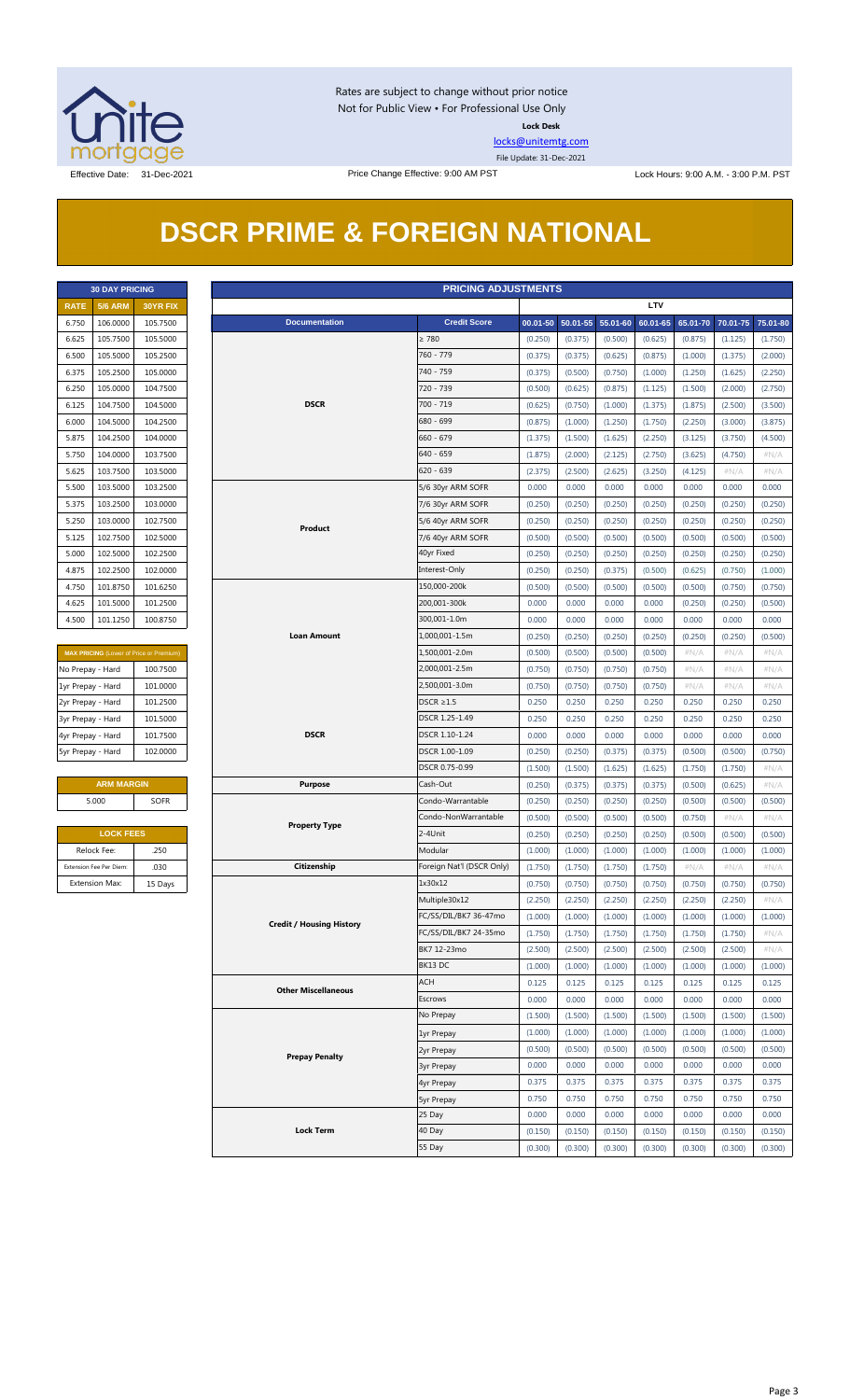

Rates are subject to change without prior notice Not for Public View • For Professional Use Only **Lock Desk** locks@unitemtg.com File Update: 31-Dec-2021

Effective Date: 31-Dec-2021 **Price Change Effective: 9:00 AM PST** Lock Hours: 9:00 A.M. - 3:00 P.M. PST

## **Alt Doc PRIME PLUS**

|             | <b>PRIMARY &amp; SECONDARY HOME</b> |                 |
|-------------|-------------------------------------|-----------------|
| <b>RATE</b> | <b>5/6 ARM</b>                      | <b>30YR FIX</b> |
| 6.125       | 106.250                             | 106,000         |
| 6.000       | 106,000                             | 105.750         |
| 5.875       | 105.750                             | 105.500         |
| 5.750       | 105.500                             | 105.250         |
| 5.625       | 105.250                             | 105.000         |
| 5.500       | 105,000                             | 104.750         |
| 5.375       | 104.750                             | 104.500         |
| 5.250       | 104.500                             | 104.250         |
| 5.125       | 104.250                             | 104.000         |
| 5.000       | 104.000                             | 103.750         |
| 4.875       | 103.750                             | 103.500         |
| 4.750       | 103,500                             | 103.250         |
| 4.625       | 103.250                             | 103,000         |
| 4.500       | 103,000                             | 102.750         |
| 4.375       | 102.625                             | 102.375         |
| 4.250       | 102.250                             | 102.000         |
| 4.125       | 101.875                             | 101.625         |
| 4.000       | 101.500                             | 101.250         |
|             |                                     |                 |

| <b>LOCK FEES</b>                               |         |
|------------------------------------------------|---------|
| Relock Fee:                                    | .250    |
| <b>Extension Fee Per Diem</b>                  | .030    |
| <b>Extension Max:</b>                          | 15 Days |
|                                                |         |
| <b>MAX PRICING (Lower of Price or Premium)</b> |         |
| 101.0000                                       |         |

|                       | PRIMARY & SECONDARY HOME                |          | <b>PRICING ADJUSTMENTS</b>    |                                 |                    |                    |                    |                           |                    |                    |                 |  |
|-----------------------|-----------------------------------------|----------|-------------------------------|---------------------------------|--------------------|--------------------|--------------------|---------------------------|--------------------|--------------------|-----------------|--|
| <b>RATE</b>           | <b>5/6 ARM</b>                          | 30YR FIX |                               |                                 |                    |                    |                    | LTV                       |                    |                    |                 |  |
| 6.125                 | 106.250                                 | 106.000  | <b>Documentation</b>          | <b>Credit Score</b>             | 00.01-50           | 50.01-55           | 55.01-60           | 60.01-65                  | 65.01-70           | 70.01-75           | 75.01-80        |  |
| 6.000                 | 106.000                                 | 105.750  | <b>Full Doc</b>               | 2780                            | 0.000              | 0.000              | 0.000              | (0.250)                   | (0.375)            | (0.375)            | (0.500)         |  |
| 5.875                 | 105.750                                 | 105.500  |                               | 760 - 779                       | 0.000              | 0.000              | 0.000              | (0.250)                   | (0.375)            | (0.500)            | (0.625)         |  |
| 5.750                 | 105.500                                 | 105.250  |                               | 740 - 759                       | 0.000              | 0.000              | 0.000              | (0.250)                   | (0.375)            | (0.625)            | (0.750)         |  |
| 5.625                 | 105.250                                 | 105.000  |                               | 720 - 739                       | (0.125)            | (0.125)            | (0.125)            | (0.250)                   | (0.500)            | (0.750)            | (1.000)         |  |
| 5.500                 | 105.000                                 | 104.750  |                               | 700 - 719                       | (0.250)            | (0.250)            | (0.375)            | (0.500)                   | (0.625)            | (0.875)            | #N/A            |  |
| 5.375                 | 104.750                                 | 104.500  |                               | 580 - 699                       | (0.250)            | (0.250)            | (0.500)            | (0.625)                   | (0.750)            | #N/A               | #N/A            |  |
| 5.250                 | 104.500                                 | 104.250  |                               | $660 - 679$                     | (0.250)            | (0.375)            | (0.500)            | (1.000)                   | (1.375)            | #N/A               | #N/A            |  |
| 5.125                 | 104.250                                 | 104.000  |                               | 640 - 659                       | $\#N/A$            | #N/A               | $\#N/A$            | $\#N/A$                   | $\#N/A$            | #N/A               | $\#N/A$         |  |
| 5.000                 | 104.000                                 | 103.750  |                               | 620 - 639                       | $\#N/A$            | #N/A               | #N/A               | #N/A                      | $\#N/A$            | #N/A               | #N/A            |  |
| 4.875                 | 103.750                                 | 103.500  | <b>Bank</b>                   | $\geq 780$                      | (0.125)            | (0.250)            | (0.250)            | (0.375)                   | (0.500)            | (0.625)            | (0.875)         |  |
| 4.750                 | 103.500                                 | 103.250  | <b>Statement</b>              | 760 - 779                       | (0.250)            | (0.250)            | (0.250)            | (0.500)                   | (0.625)            | (0.750)            | (1.125)         |  |
| 4.625                 | 103.250                                 | 103.000  |                               | 740 - 759                       | (0.250)            | (0.250)            | (0.250)            | (0.625)                   | (0.750)            | (1.000)            | (1.375)         |  |
| 4.500                 | 103.000                                 | 102.750  |                               | 720 - 739                       | (0.250)            | (0.375)            | (0.375)            | (0.750)                   | (0.875)            | (1.125)            | (1.625)         |  |
| 4.375                 | 102.625                                 | 102.375  |                               | 700 - 719                       | (0.375)            | (0.375)            | (0.625)            | (0.875)                   | (1.125)            | (1.500)            | #N/A            |  |
| 4.250                 | 102.250                                 | 102.000  |                               | 680 - 699                       | (0.375)            | (0.500)            | (0.750)            | (1.000)                   | (1.375)            | $\#\mathbb{N}/\!/$ | #N/A            |  |
| 4.125                 | 101.875                                 | 101.625  |                               | 660 - 679                       | (0.500)            | (0.750)            | (1.000)            | (1.500)                   | (2.250)            | #N/A               | $\#N/A$         |  |
| 4.000                 | 101.500                                 | 101.250  |                               | 640 - 659                       | #N/A               | #N/A               | $\#N/A$            | #N/A                      | #N/A               | #N/A               | $\#N/A$         |  |
|                       |                                         |          |                               | 520 - 639                       | $\#N/A$            | # $N/A$            | $\#N/A$            | $\#\mathsf{N}/\mathsf{A}$ | #N/A               | # $N/A$            | # $N/A$         |  |
|                       | <b>ARM MARGIN</b>                       |          |                               | 12 Mth Bank Statements          | (0.125)            | (0.125)            | (0.125)            | (0.250)                   | (0.375)            | (0.375)            | (0.375)         |  |
|                       | 5.000                                   | SOFR     | Asset                         | $\geq 780$                      | (0.125)            | (0.250)            | (0.250)            | (0.625)                   | (0.875)            | (1.125)            | (1.500)         |  |
|                       |                                         |          | <b>Depletion</b>              | 760 - 779                       | (0.125)            | (0.250)            | (0.375)            | (0.750)                   | (1.000)            | (1.375)            | (1.875)         |  |
|                       |                                         |          |                               | 740 - 759                       | (0.250)            | (0.250)            | (0.500)            | (0.875)                   | (1.125)            | (1.625)            | (2.250)         |  |
|                       | <b>LOCK FEES</b>                        |          |                               | 720 - 739                       | (0.375)            | (0.500)            | (0.625)            | (1.000)                   | (1.500)            | (2.000)            | (2.750)         |  |
| Relock Fee:           |                                         | .250     |                               | 700 - 719                       | (0.500)            | (0.625)            | (1.000)            | (1.375)                   | (1.875)            | (2.500)            | #N/A            |  |
|                       | xtension Fee Per Diem                   | .030     |                               | 680 - 699                       | (0.625)            | (0.750)            | (1.250)            | (1.750)                   | (2.250)            | #N/A               | #N/A            |  |
| <b>Extension Max:</b> |                                         | 15 Days  |                               | 660 - 679                       | (0.750)            | (1.000)            | (1.500)            | (2.250)                   | (3.125)            | #N/A               | #N/A            |  |
|                       |                                         |          |                               | 640 - 659                       | $\#N/A$            | # $N/A$            | $\#N/A$            | $\#\mathsf{N}/\mathsf{A}$ | #N/A               | # $N/A$            | #N/A            |  |
|                       | MAX PRICING (Lower of Price or Premium) |          |                               | 620 - 639                       | #N/A               | #N/A               | #N/A               | #N/A                      | #N/A               | #N/A               | #N/A            |  |
|                       | 101.0000                                |          | Product                       | 5/6 30yr ARM SOFR               | 0.000              | 0.000              | 0.000              | 0.000                     | 0.000              | 0.000              | 0.000           |  |
|                       |                                         |          |                               | 5/6 40yr ARM SOFR               | (0.250)            | (0.250)            | (0.250)            | (0.250)                   | (0.250)            | (0.250)            | (0.250)         |  |
|                       |                                         |          |                               | 30yr Fixed                      | 0.000              | 0.000              | 0.000              | 0.000                     | 0.000              | 0.000              | 0.000           |  |
|                       |                                         |          |                               | 40yr Fixed                      | (0.250)            | (0.250)            | (0.250)            | (0.250)                   | (0.250)            | (0.250)            | (0.250)         |  |
|                       |                                         |          |                               | Interest-Only                   | (0.250)            | (0.250)            | (0.375)            | (0.500)                   | (0.625)            | (0.750)            | $\#N/A$         |  |
|                       |                                         |          | Loan                          | 150,000-200k                    | (0.500)            | (0.500)            | (0.500)            | (0.500)                   | (0.500)            | (0.750)            | (0.750)         |  |
|                       |                                         |          | Amount                        | 200,001-300k                    | 0.000              | 0.000              | 0.000              | 0.000                     | (0.250)            | (0.250)            | (0.250)         |  |
|                       |                                         |          |                               | 300,001-1,000,000               | 0.000              | 0.000              | 0.000              | 0.000                     | 0.000              | 0.000              | 0.000           |  |
|                       |                                         |          |                               | 1,000,001-1.5m                  | (0.250)            | (0.250)            | (0.250)            | (0.250)                   | (0.250)            | (0.250)            | (0.250)         |  |
|                       |                                         |          |                               | ,500,001-2.0m<br>2,000,001-2.5m | (0.500)<br>(0.750) | (0.500)<br>(0.750) | (0.500)<br>(0.750) | (0.500)<br>(0.750)        | (0.500)<br>(0.750) | # $N/A$<br>#N/A    | #N/A<br>$\#N/A$ |  |
|                       |                                         |          |                               |                                 |                    |                    |                    |                           |                    |                    |                 |  |
|                       |                                         |          | DTI                           | 2,500,001-3.0m<br>43.01-50      | (0.750)<br>0.000   | (0.750)<br>0.000   | (0.750)<br>0.000   | (0.750)<br>0.000          | (0.750)<br>0.000   | #N/A<br>0.000      | #N/A<br>0.000   |  |
|                       |                                         |          |                               | 50.01-55                        | 0.000              | 0.000              | 0.000              | 0.000                     | 0.000              | (0.125)            | #N/A            |  |
|                       |                                         |          | Cash Out                      |                                 | (0.250)            | (0.375)            | (0.375)            | (0.375)                   | (0.500)            | (0.625)            | #N/A            |  |
|                       |                                         |          | <b>Second Home</b>            |                                 | (0.500)            | (0.500)            | (0.500)            | (0.500)                   | (0.500)            | (0.500)            | (0.500)         |  |
|                       |                                         |          | <b>Property Type</b>          | Condo-Warrantable               | (0.250)            | (0.250)            | (0.250)            | (0.250)                   | (0.500)            | (0.500)            | #N/A            |  |
|                       |                                         |          |                               | Condo-NonWarrantable            | (0.500)            | (0.500)            | (0.500)            | (0.500)                   | #N/A               | $\#N/F$            | #N/A            |  |
|                       |                                         |          |                               | 2-Unit                          | (0.250)            | (0.250)            | (0.250)            | (0.250)                   | (0.500)            | #N/A               | #N/A            |  |
|                       |                                         |          | <b>Credit/Housing History</b> | 1x30x12                         | (0.750)            | (0.750)            | (0.750)            | (0.750)                   | (0.750)            | (0.750)            | (0.750)         |  |
|                       |                                         |          |                               | Multiple30x12                   | (2.250)            | (2.250)            | (2.250)            | (2.250)                   | (2.250)            | (2.250)            | (2.250)         |  |
|                       |                                         |          | <b>Misccellaneous</b>         | ACH                             | 0.125              | 0.125              | 0.125              | 0.125                     | 0.125              | 0.125              | 0.125           |  |
|                       |                                         |          |                               | No Escrows (No HPML)            | (0.150)            | (0.150)            | (0.150)            | (0.150)                   | (0.150)            | (0.150)            | (0.150)         |  |
|                       |                                         |          | <b>Lock Term</b>              | 45 Day                          | (0.150)            | (0.150)            | (0.150)            | (0.150)                   | (0.150)            | (0.150)            | (0.150)         |  |
|                       |                                         |          | <b>State</b>                  | non CA                          | 0.250              | 0.250              | 0.250              | 0.250                     | 0.250              | 0.250              | 0.250           |  |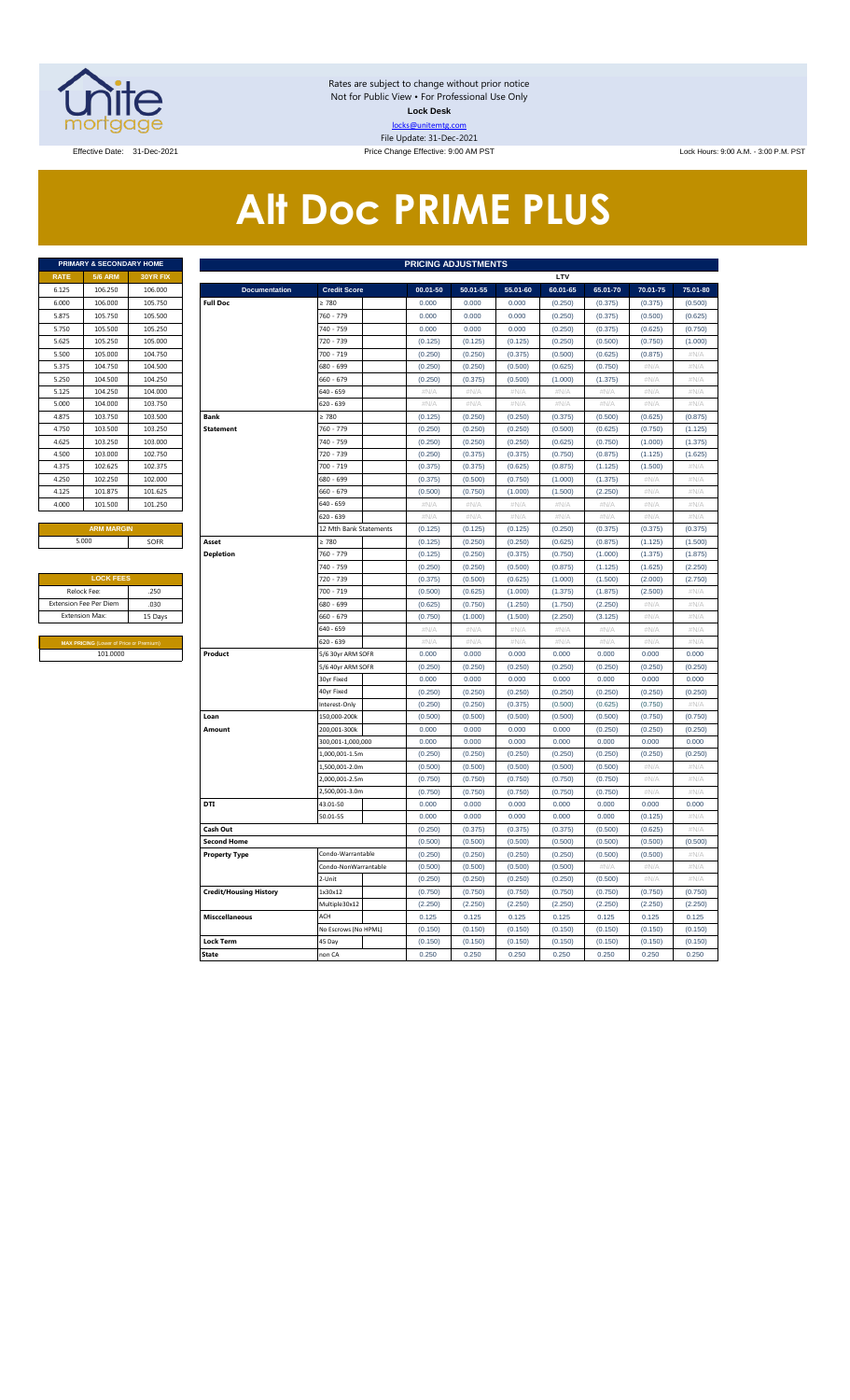

Rates are subject to change without prior notice Not for Public View • For Professional Use Only **Lock Desk** locks@unitemtg.com File Update: 31-Dec-2021

Effective Date: 31-Dec-2021 **Price Change Effective: 9:00 AM PST** Lock Hours: 9:00 A.M. - 3:00 P.M. PST

# **Alt Doc PRIME**

|             | <b>PRIMARY &amp; SECONDARY HOME</b> |                 |
|-------------|-------------------------------------|-----------------|
| <b>RATE</b> | <b>5/6 ARM</b>                      | <b>30YR FIX</b> |
| 6.250       | 105.750                             | 105.500         |
| 6.125       | 105.500                             | 105.250         |
| 6.000       | 105.250                             | 105.000         |
| 5.875       | 105.000                             | 104.750         |
| 5.750       | 104.750                             | 104.500         |
| 5.625       | 104.500                             | 104.250         |
| 5.500       | 104.250                             | 104.000         |
| 5.375       | 104.000                             | 103.750         |
| 5.250       | 103.750                             | 103.500         |
| 5.125       | 103.500                             | 103.250         |
| 5.000       | 103.250                             | 103.000         |
| 4.875       | 103.000                             | 102.750         |
| 4.750       | 102.750                             | 102.500         |
| 4.625       | 102.500                             | 102.250         |
| 4.500       | 102.250                             | 102.000         |
| 4.375       | 101.875                             | 101.625         |
| 4.250       | 101.500                             | 101.250         |
| 4.125       | 101.125                             | 100.875         |

#### **ARM MARGIN** 5.000

| <b>LOCK FEES</b>              |         |
|-------------------------------|---------|
| Relock Fee:                   | .250    |
| <b>Extension Fee Per Diem</b> | .030    |
| <b>Extension Max:</b>         | 15 Days |
|                               |         |

**MAX PRICING** (Lower of Price or Premium) 101.0000

|                       | PRIMARY & SECONDARY HOME                                   |                    | <b>PRICING ADJUSTMENTS</b>              |                                     |                    |                    |                    |                     |                     |                     |                     |                     |                     |
|-----------------------|------------------------------------------------------------|--------------------|-----------------------------------------|-------------------------------------|--------------------|--------------------|--------------------|---------------------|---------------------|---------------------|---------------------|---------------------|---------------------|
| RATE                  | <b>5/6 ARM</b>                                             | 30YR FIX           |                                         |                                     |                    |                    |                    | LTV                 |                     |                     |                     |                     |                     |
| 6.250<br>6.125        | 105.750<br>105.500                                         | 105.500<br>105.250 | <b>Documentation</b><br><b>Full Doc</b> | <b>Credit Score</b><br>2780         | 00.01-50<br>0.000  | 50.01-55<br>0.000  | 55.01-60<br>0.000  | 60.01-65<br>(0.250) | 65.01-70<br>(0.375) | 70.01-75<br>(0.375) | 75.01-80<br>(0.500) | 80.01-85<br>(0.750) | 85.01-90<br>(1.125) |
| 6.000                 | 105.250                                                    | 105.000            |                                         | 760 - 779                           | 0.000              | 0.000              | 0.000              | (0.250)             | (0.375)             | (0.500)             | (0.625)             | (0.875)             | (1.375)             |
| 5.875                 | 105.000                                                    | 104.750            |                                         | 740 - 759                           | 0.000              | 0.000              | 0.000              | (0.250)             | (0.375)             | (0.625)             | (0.750)             | (1.125)             | (1.625)             |
| 5.750                 | 104.750                                                    | 104.500            |                                         | 720 - 739                           | (0.125)            | (0.125)            | (0.125)            | (0.250)             | (0.500)             | (0.750)             | (1.000)             | (1.250)             | (1.875)             |
| 5.625                 | 104.500                                                    | 104.250            |                                         | 700 - 719                           | (0.250)            | (0.250)            | (0.375)            | (0.500)             | (0.625)             | (0.875)             | (1.250)             | (1.625)             | (2.250)             |
| 5.500                 | 104.250                                                    | 104.000            |                                         | 680 - 699                           | (0.250)            | (0.250)            | (0.500)            | (0.625)             | (0.750)             | (1.000)             | (1.375)             | (2.000)             | #N/A                |
| 5.375                 | 104.000                                                    | 103.750            |                                         | 660 - 679                           | (0.250)            | (0.375)            | (0.500)            | (1.000)             | (1.375)             | (1.625)             | (2.000)             | (2.750)             | #N/A                |
| 5.250                 | 103.750                                                    | 103.500            |                                         | 640 - 659                           | (0.375)            | (0.375)            | (0.500)            | (1.250)             | (1.500)             | (1.750)             | (2.250)             | $\#N/A$             | #N/A                |
| 5.125                 | 103.500                                                    | 103.250            |                                         | 620 - 639                           | (0.500)            | (0.500)            | (0.500)            | (1.500)             | (1.750)             | (2.000)             | (2.500)             | $\#N/A$             | #N/A                |
| 5.000                 | 103.250                                                    | 103.000            | Bank                                    | 2780                                | (0.125)            | (0.250)            | (0.250)            | (0.375)             | (0.500)             | (0.625)             | (0.875)             | (1.250)             | (2.000)             |
| 4.875                 | 103.000                                                    | 102.750            | <b>Statement</b>                        | 760 - 779                           | (0.250)            | (0.250)            | (0.250)            | (0.500)             | (0.625)             | (0.750)             | (1.125)             | (1.625)             | (2.375)             |
| 4.750                 | 102.750                                                    | 102.500            |                                         | 740 - 759                           | (0.250)            | (0.250)            | (0.250)            | (0.625)             | (0.750)             | (1.000)             | (1.375)             | (1.875)             | (2.875)             |
| 4.625<br>4.500        | 102.500<br>102.250                                         | 102.250<br>102.000 |                                         | 720 - 739<br>700 - 719              | (0.250)<br>(0.375) | (0.375)<br>(0.375) | (0.375)<br>(0.625) | (0.750)<br>(0.875)  | (0.875)<br>(1.125)  | (1.125)<br>(1.500)  | (1.625)<br>(2.000)  | (2.250)<br>(2.750)  | (3.375)<br>(4.000)  |
| 4.375                 | 101.875                                                    | 101.625            |                                         | 680 - 699                           | (0.375)            | (0.500)            | (0.750)            | (1.000)             | (1.375)             | (1.750)             | (2.500)             | (3.500)             | #N/A                |
| 4.250                 | 101.500                                                    | 101.250            |                                         | 660 - 679                           | (0.500)            | (0.750)            | (1.000)            | (1.500)             | (2.250)             | (2.750)             | (3.500)             | (4.250)             | #N/A                |
| 4.125                 | 101.125                                                    | 100.875            |                                         | 640 - 659                           | (0.750)            | (1.000)            | (1.250)            | (1.750)             | (2.500)             | (3.125)             | (4.000)             | #N/A                | #N/A                |
|                       |                                                            |                    |                                         | 620 - 639                           | (1.250)            | (1.500)            | (1.750)            | (2.250)             | (3.000)             | (3.625)             | #N/A                | $\#N/A$             | #N/A                |
|                       |                                                            |                    |                                         | 3 Mth Bank Statements               | (0.750)            | (0.750)            | (0.750)            | (0.875)             | (1.000)             | (1.000)             | (1.000)             | $\#N/A$             | #N/A                |
|                       | <b>ARM MARGIN</b>                                          |                    |                                         | 12 Mth Bank Statements              | (0.125)            | (0.125)            | (0.125)            | (0.250)             | (0.375)             | (0.375)             | (0.375)             | (0.500)             | (0.500)             |
|                       | 5.000                                                      | SOFR               | Asset                                   | 2780                                | (0.125)            | (0.250)            | (0.250)            | (0.625)             | (0.875)             | (1.125)             | (1.500)             | #N/A                | #N/A                |
|                       |                                                            |                    | <b>Depletion</b>                        | 760 - 779                           | (0.125)            | (0.250)            | (0.375)            | (0.750)             | (1.000)             | (1.375)             | (1.875)             | #N/A                | #N/A                |
|                       |                                                            |                    |                                         | 740 - 759                           | (0.250)            | (0.250)            | (0.500)            | (0.875)             | (1.125)             | (1.625)             | (2.250)             | #N/A                | #N/A                |
|                       | <b>LOCK FEES</b>                                           |                    |                                         | 720 - 739                           | (0.375)            | (0.500)            | (0.625)            | (1.000)             | (1.500)             | (2.000)             | (2.750)             | #N/A                | #N/A                |
| Relock Fee:           |                                                            | .250               |                                         | 700 - 719                           | (0.500)            | (0.625)            | (1.000)            | (1.375)             | (1.875)             | (2.500)             | (3.500)             | #N/A                | #N/A                |
|                       | xtension Fee Per Diem                                      | .030               |                                         | 680 - 699                           | (0.625)            | (0.750)            | (1.250)            | (1.750)             | (2.250)             | (3.000)             | (4.125)             | #N/A                | #N/A                |
| <b>Extension Max:</b> |                                                            | 15 Days            |                                         | 660 - 679                           | (0.750)            | (1.000)            | (1.500)            | (2.250)             | (3.125)             | (4.375)             | (4.875)             | #N/A                | #N/A                |
|                       |                                                            |                    |                                         | 640 - 659<br>620 - 639              | (1.250)            | (1.500)<br>(2.000) | (2.000)<br>(2.500) | (2.750)<br>(3.250)  | (3.625)             | (4.875)<br>#N/A     | #N/A<br>#N/A        | #N/A<br>#N/A        | #N/A<br>#N/A        |
|                       |                                                            |                    | P&L                                     | 2780                                | (1.750)<br>(0.625) | (0.750)            | (0.750)            | (1.125)             | (4.125)<br>(1.375)  | (1.625)             | (2.125)             | #N/A                | #N/A                |
|                       | <b>MAX PRICING</b> (Lower of Price or Premium)<br>101.0000 |                    |                                         | 760 - 779                           | (0.625)            | (0.750)            | (0.875)            | (1.250)             | (1.500)             | (1.875)             | (2.500)             | #N/A                | #N/A                |
|                       |                                                            |                    |                                         | 740 - 759                           | (0.750)            | (0.750)            | (1.000)            | (1.375)             | (1.625)             | (2.125)             | (2.875)             | #N/A                | #N/A                |
|                       |                                                            |                    |                                         | 720 - 739                           | (0.875)            | (1.000)            | (1.125)            | (1.500)             | (2.000)             | (2.500)             | (3.375)             | #N/A                | #N/A                |
|                       |                                                            |                    |                                         | 700 - 719                           | (1.000)            | (1.125)            | (1.500)            | (1.875)             | (2.375)             | (3.000)             | (4.125)             | #N/A                | #N/A                |
|                       |                                                            |                    |                                         | 680 - 699                           | (1.125)            | (1.250)            | (1.750)            | (2.250)             | (2.750)             | (3.500)             | #N/A                | #N/A                | #N/A                |
|                       |                                                            |                    |                                         | 660 - 679                           | (1.250)            | (1.500)            | (2.000)            | (2.750)             | (3.625)             | (4.875)             | #N/A                | #N/A                | #N/A                |
|                       |                                                            |                    |                                         | 640 - 659                           | (1.750)            | (2.000)            | (2.500)            | (3.250)             | (4.125)             | #N/A                | #N/A                | #N/A                | #N/A                |
|                       |                                                            |                    |                                         | 620 - 639                           | (2.250)            | (2.500)            | (3.000)            | (3.750)             | (4.625)             | #N/A                | #N/A                | #N/A                | #N/A                |
|                       |                                                            |                    | Product                                 | 5/6 30yr ARM SOFR                   | 0.000              | 0.000              | 0.000              | 0.000               | 0.000               | 0.000               | 0.000               | 0.000               | 0.000               |
|                       |                                                            |                    |                                         | 5/6 40yr ARM SOFR                   | (0.250)            | (0.250)            | (0.250)            | (0.250)             | (0.250)             | (0.250)             | (0.250)             | (0.250)             | (0.250)             |
|                       |                                                            |                    |                                         | 7/6 30yr ARM SOFR                   | (0.250)            | (0.250)            | (0.250)            | (0.250)             | (0.250)             | (0.250)             | (0.250)             | (0.250)             | (0.250)             |
|                       |                                                            |                    |                                         | 7/6 40yr ARM SOFR<br>30yr Fixed     | (0.500)<br>0.000   | (0.500)<br>0.000   | (0.500)<br>0.000   | (0.500)<br>0.000    | (0.500)<br>0.000    | (0.500)<br>0.000    | (0.500)<br>0.000    | (0.500)<br>0.000    | (0.500)<br>0.000    |
|                       |                                                            |                    |                                         | 40yr Fixed                          | (0.250)            | (0.250)            | (0.250)            | (0.250)             | (0.250)             | (0.250)             | (0.250)             | (0.250)             | (0.250)             |
|                       |                                                            |                    |                                         | nterest-Only                        | (0.250)            | (0.250)            | (0.375)            | (0.500)             | (0.625)             | (0.750)             | (1.000)             | (1.500)             | #N/A                |
|                       |                                                            |                    | Loan                                    | 150.000-200k                        | (0.500)            | (0.500)            | (0.500)            | (0.500)             | (0.500)             | (0.750)             | (0.750)             | (1.000)             | (1.000)             |
|                       |                                                            |                    | Amount                                  | 200,001-300k                        | 0.000              | 0.000              | 0.000              | 0.000               | (0.250)             | (0.250)             | (0.250)             | (0.500)             | (0.500)             |
|                       |                                                            |                    |                                         | 300,001-400,000                     | 0.000              | 0.000              | 0.000              | 0.000               | 0.000               | 0.000               | 0.000               | (0.500)             | (0.500)             |
|                       |                                                            |                    |                                         | 400,001-1.0m                        | 0.000              | 0.000              | 0.000              | 0.000               | 0.000               | 0.000               | 0.000               | 0.000               | 0.000               |
|                       |                                                            |                    |                                         | ,000,001-1.5m                       | (0.250)            | (0.250)            | (0.250)            | (0.250)             | (0.250)             | (0.250)             | (0.250)             | (0.250)             | #N/A                |
|                       |                                                            |                    |                                         | ,500,001-2.0m                       | (0.500)            | (0.500)            | (0.500)            | (0.500)             | (0.500)             | (0.500)             | (0.500)             | #N/A                | #N/A                |
|                       |                                                            |                    |                                         | ,000,001-2.5m                       | (0.750)            | (0.750)            | (0.750)            | (0.750)             | (0.750)             | (0.750)             | (0.750)             | #N/A                | #N/A                |
|                       |                                                            |                    |                                         | ,500,001-3.0m                       | (0.750)            | (0.750)            | (0.750)            | (0.750)             | (0.750)             | (0.750)             | (0.750)             | #N/A                | #N/A                |
|                       |                                                            |                    |                                         | ,000,001-3.5m                       | (0.750)            | (0.750)            | (0.750)            | (0.750)             | (0.750)             | (0.750)             | #N/A                | #N/A                | #N/A                |
|                       |                                                            |                    | <b>DTI</b>                              | ,500,001-4.0m<br>13.01-50           | (0.750)<br>0.000   | (0.750)<br>0.000   | (0.750)<br>0.000   | (0.750)<br>0.000    | (0.750)             | (0.750)             | $\#N/A$             | #N/A                | #N/A                |
|                       |                                                            |                    |                                         | 50.01-55                            | 0.000              | 0.000              | 0.000              | 0.000               | 0.000<br>0.000      | (0.125)<br>(0.375)  | (0.125)<br>(0.375)  | (0.125)<br>#N/A     | (0.125)<br>#N/A     |
|                       |                                                            |                    | Cash Out                                |                                     | (0.250)            | (0.375)            | (0.375)            | (0.375)             | (0.500)             | (0.625)             | (1.000)             | #N/A                | #N/A                |
|                       |                                                            |                    | <b>Second Home</b>                      |                                     | (0.500)            | (0.500)            | (0.500)            | (0.500)             | (0.500)             | (0.500)             | (0.500)             | #N/A                | #N/A                |
|                       |                                                            |                    | <b>Property Type</b>                    | Condo-Warrantable                   | (0.250)            | (0.250)            | (0.250)            | (0.250)             | (0.500)             | (0.500)             | (0.500)             | (0.500)             | #N/A                |
|                       |                                                            |                    |                                         | Condo-NonWarrantable                | (0.500)            | (0.500)            | (0.500)            | (0.500)             | (0.750)             | (0.750)             | $\#N/A$             | #N/A                | #N/A                |
|                       |                                                            |                    |                                         | 2-Unit                              | (0.250)            | (0.250)            | (0.250)            | (0.250)             | (0.500)             | (0.500)             | (0.500)             | (0.500)             | #N/A                |
|                       |                                                            |                    |                                         | Modular                             | (1.000)            | (1.000)            | (1.000)            | (1.000)             | (1.000)             | (1.000)             | (1.000)             | #N/A                | #N/A                |
|                       |                                                            |                    |                                         | Rural                               | (1.000)            | (1.000)            | (1.000)            | (1.000)             | (1.000)             | (1.000)             | #N/A                | #N/A                | #N/A                |
|                       |                                                            |                    | <b>Credit/Housing History</b>           | 1x30x12                             | (0.750)            | (0.750)            | (0.750)            | (0.750)             | (0.750)             | (0.750)             | (0.750)             | (0.750)             | (0.750)             |
|                       |                                                            |                    |                                         | Multiple30x12                       | (2.250)            | (2.250)            | (2.250)            | (2.250)             | (2.250)             | (2.250)             | (2.250)             | (2.250)             | #N/A                |
|                       |                                                            |                    |                                         | C/SS/DIL/BK7 36-47mo                | (1.000)            | (1.000)            | (1.000)            | (1.000)             | (1.000)             | (1.000)             | (1.000)             | (1.000)             | (1.000)             |
|                       |                                                            |                    |                                         | C/SS/DIL/BK7 24-35mo<br>BK7 12-23mo | (1.750)<br>(2.500) | (1.750)<br>(2.500) | (1.750)<br>(2.500) | (1.750)<br>(2.500)  | (1.750)<br>(2.500)  | (1.750)<br>(2.500)  | (1.750)<br>(2.500)  | (1.750)<br>(2.500)  | #N/A<br>#N/A        |
|                       |                                                            |                    |                                         | 3K13 DC                             | (1.000)            | (1.000)            | (1.000)            | (1.000)             | (1.000)             | (1.000)             | (1.000)             | (1.000)             | (1.000)             |
|                       |                                                            |                    | <b>Misccellaneous</b>                   | ACH                                 | 0.125              | 0.125              | 0.125              | 0.125               | 0.125               | 0.125               | 0.125               | 0.125               | 0.125               |
|                       |                                                            |                    |                                         | No Escrows (No HPML)                | (0.150)            | (0.150)            | (0.150)            | (0.150)             | (0.150)             | (0.150)             | (0.150)             | (0.150)             | (0.150)             |
|                       |                                                            |                    | <b>Lock Term</b>                        | 45 Day                              | (0.150)            | (0.150)            | (0.150)            | (0.150)             | (0.150)             | (0.150)             | (0.150)             | (0.150)             | (0.150)             |
|                       |                                                            |                    | State                                   | on CA                               | 0.250              | 0.250              | 0.250              | 0.250               | 0.250               | 0.250               | 0.250               | 0.250               | 0.250               |
|                       |                                                            |                    |                                         |                                     |                    |                    |                    |                     |                     |                     |                     |                     |                     |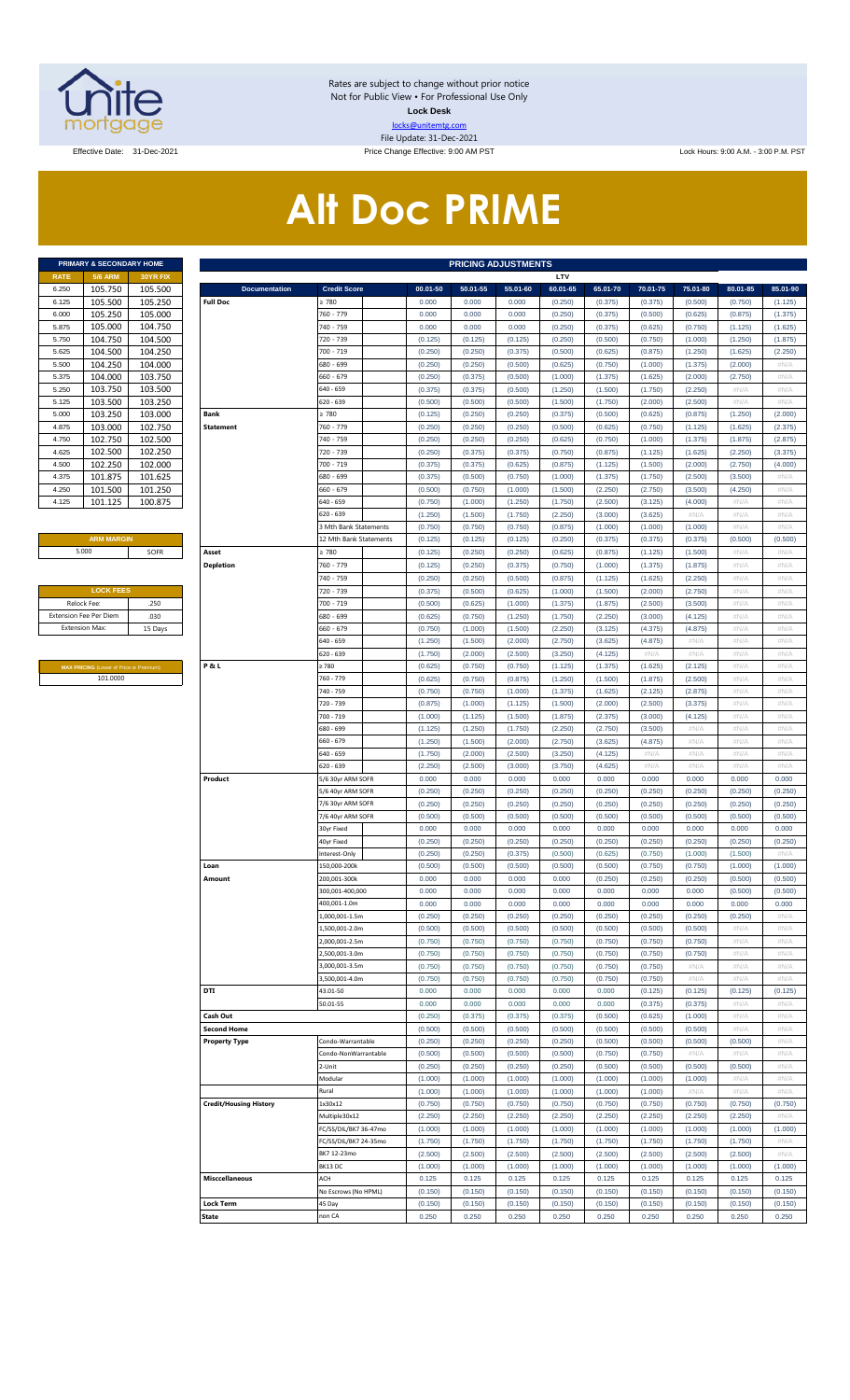

#### [V](https://unitemortgage.com/)isit: https://unitemortgage.com

The pricing engine is the Formal price given, please access it through:

**Quick Pricer:** [https://un](https://unitemortgage.com/broker-resources/price-my-loan/)itemortgage.com/broker-resources/price-my-loan/

### **CALL US TODAY: 800-777-1207**

#### **CONVENTIONAL PRODUCTS AND PRICING**

|                                                                                                         |                                                                                                                             |                                                                                                                             |                                                                                                                             |                                                                                                         |                                                                                                                                    |                                                                                                                             | <b>CONFORMING LOANS</b>                                                                                                            |                                                                                                         |                                                                                                                               |                                                                                                                               |                                                                                                                               |                                                                                                         |                                                                                                                               |                                                                                                                               |                                                                                                                             |
|---------------------------------------------------------------------------------------------------------|-----------------------------------------------------------------------------------------------------------------------------|-----------------------------------------------------------------------------------------------------------------------------|-----------------------------------------------------------------------------------------------------------------------------|---------------------------------------------------------------------------------------------------------|------------------------------------------------------------------------------------------------------------------------------------|-----------------------------------------------------------------------------------------------------------------------------|------------------------------------------------------------------------------------------------------------------------------------|---------------------------------------------------------------------------------------------------------|-------------------------------------------------------------------------------------------------------------------------------|-------------------------------------------------------------------------------------------------------------------------------|-------------------------------------------------------------------------------------------------------------------------------|---------------------------------------------------------------------------------------------------------|-------------------------------------------------------------------------------------------------------------------------------|-------------------------------------------------------------------------------------------------------------------------------|-----------------------------------------------------------------------------------------------------------------------------|
|                                                                                                         |                                                                                                                             | <b>DU CONF CONV 30 YEAR</b>                                                                                                 |                                                                                                                             |                                                                                                         | <b>DU CONF CONV 20 YEAR</b>                                                                                                        |                                                                                                                             |                                                                                                                                    |                                                                                                         | <b>DU CONF CONV 15 YEAR</b>                                                                                                   |                                                                                                                               |                                                                                                                               |                                                                                                         |                                                                                                                               | <b>DU CONF CONV 10 YEAR</b>                                                                                                   |                                                                                                                             |
| Rate<br>3.625<br>3.500<br>3.375<br>3.250<br>3.125<br>3.000<br>2.875<br>2.750<br>2.625                   | 10 Day<br>(4.500)<br>(4.000)<br>(3.625)<br>(3.125)<br>(2.500)<br>(2.000)<br>(1.500)<br>(0.875)<br>(0.125)                   | 25 Day<br>(4.375)<br>(3.875)<br>(3.500)<br>(3.000)<br>(2.375)<br>(1.875)<br>(1.375)<br>(0.750)<br>0.000                     | 40 Day<br>(4.250)<br>(3.750)<br>(3.375)<br>(2.875)<br>(2.250)<br>(1.750)<br>(1.250)<br>(0.625)<br>0.125                     | Rate<br>3.375<br>3.250<br>3.125<br>3.000<br>2.875<br>2.750<br>2.625<br>2.500<br>2.375                   | 10 Day<br>(4.250)<br>(3.750)<br>(3.500)<br>(3.000)<br>(2.500)<br>(2.000)<br>(1.250)<br>(0.500)<br>0.125                            | 25 Day<br>(4.125)<br>(3.625)<br>(3.375)<br>(2.875)<br>(2.375)<br>(1.875)<br>(1.125)<br>(0.375)<br>0.250                     | 40 Day<br>(4.000)<br>(3.500)<br>(3.250)<br>(2.750)<br>(2.250)<br>(1.750)<br>(1.000)<br>(0.250)<br>0.375                            | Rate<br>2.875<br>2.750<br>2.625<br>2.500<br>2.375<br>2.250<br>2.125<br>2.000<br>1.875                   | 10 Day<br>(3.875)<br>(3.500)<br>(3.125)<br>(2.750)<br>(2.125)<br>(1.625)<br>(1.125)<br>(0.500)<br>0.250                       | 25 Day<br>(3.750)<br>(3.375)<br>(3.000)<br>(2.625)<br>(2.000)<br>(1.500)<br>(1.000)<br>(0.375)<br>0.375                       | 40 Day<br>(3.625)<br>(3.250)<br>(2.875)<br>(2.500)<br>(1.875)<br>(1.375)<br>(0.875)<br>(0.250)<br>0.500                       | Rate<br>2.875<br>2.750<br>2.625<br>2.500<br>2.375<br>2.250<br>2.125<br>2.000<br>1.875                   | 10 Day<br>(3.750)<br>(3.375)<br>(3.000)<br>(2.625)<br>(2.250)<br>(1.875)<br>(1.375)<br>(0.875)<br>(0.375)                     | 25 Day<br>(3.625)<br>(3.250)<br>(2.875)<br>(2.500)<br>(2.125)<br>(1.750)<br>(1.250)<br>(0.750)<br>(0.250)                     | 40 Day<br>(3.500)<br>(3.125)<br>(2.750)<br>(2.375)<br>(2.000)<br>(1.625)<br>(1.125)<br>(0.625)<br>(0.125)                   |
| 2.500                                                                                                   | 0.625                                                                                                                       | 0.750                                                                                                                       | 0.875                                                                                                                       | 2.250                                                                                                   | 0.750                                                                                                                              | 0.875                                                                                                                       | 1.000                                                                                                                              | 1.750                                                                                                   | 1.000                                                                                                                         | 1.125                                                                                                                         | 1.250                                                                                                                         | 1.750                                                                                                   | 0.125                                                                                                                         | 0.250                                                                                                                         | 0.375                                                                                                                       |
|                                                                                                         |                                                                                                                             | LP CONF CONV 30 YEAR                                                                                                        |                                                                                                                             |                                                                                                         | LP CONF CONV 20 YEAR                                                                                                               |                                                                                                                             |                                                                                                                                    |                                                                                                         | <b>LP CONF CONV 15 YEAR</b>                                                                                                   |                                                                                                                               |                                                                                                                               |                                                                                                         |                                                                                                                               | <b>LP CONF CONV 10 YEAR</b>                                                                                                   |                                                                                                                             |
| Rate<br>3.750<br>3.625<br>3.500<br>3.375<br>3.250<br>3.125<br>3.000<br>2.875<br>2.750<br>2.625<br>2.500 | 10 Day<br>(4.500)<br>(4.375)<br>(3.750)<br>(3.250)<br>(2.875)<br>(2.250)<br>(1.875)<br>(1.250)<br>(0.625)<br>0.125<br>0.750 | 25 Day<br>(4.375)<br>(4.250)<br>(3.625)<br>(3.125)<br>(2.750)<br>(2.125)<br>(1.750)<br>(1.125)<br>(0.500)<br>0.250<br>0.875 | 40 Day<br>(4.250)<br>(4.125)<br>(3.500)<br>(3.000)<br>(2.625)<br>(2.000)<br>(1.625)<br>(1.000)<br>(0.375)<br>0.375<br>1.000 | Rate<br>3.500<br>3.375<br>3.250<br>3.125<br>3.000<br>2.875<br>2.750<br>2.625<br>2.500<br>2.375<br>2.250 | <b>10 Day</b><br>(4.500)<br>(4.125)<br>(3.625)<br>(3.500)<br>(2.875)<br>(2.375)<br>(1.875)<br>(1.250)<br>(0.375)<br>0.125<br>0.875 | 25 Day<br>(4.375)<br>(4.000)<br>(3.500)<br>(3.375)<br>(2.750)<br>(2.250)<br>(1.750)<br>(1.125)<br>(0.250)<br>0.250<br>1.000 | <b>40 Day</b><br>(4.250)<br>(3.875)<br>(3.375)<br>(3.250)<br>(2.625)<br>(2.125)<br>(1.625)<br>(1.000)<br>(0.125)<br>0.375<br>1.125 | Rate<br>3.125<br>3.000<br>2.875<br>2.750<br>2.625<br>2.500<br>2.375<br>2.250<br>2.125<br>2.000<br>1.875 | 10 Day<br>(4.250)<br>(4.125)<br>(3.750)<br>(3.375)<br>(2.875)<br>(2.375)<br>(1.875)<br>(1.375)<br>(0.875)<br>(0.375)<br>0.375 | 25 Day<br>(4.125)<br>(4.000)<br>(3.625)<br>(3.250)<br>(2.750)<br>(2.250)<br>(1.750)<br>(1.250)<br>(0.750)<br>(0.250)<br>0.500 | 40 Day<br>(4.000)<br>(3.875)<br>(3.500)<br>(3.125)<br>(2.625)<br>(2.125)<br>(1.625)<br>(1.125)<br>(0.625)<br>(0.125)<br>0.625 | Rate<br>3.000<br>2.875<br>2.750<br>2.625<br>2.500<br>2.375<br>2.250<br>2.125<br>2.000<br>1.875<br>1.750 | 10 Day<br>(3.875)<br>(3.625)<br>(3.250)<br>(2.875)<br>(2.500)<br>(2.000)<br>(1.625)<br>(1.125)<br>(0.750)<br>(0.250)<br>0.375 | 25 Day<br>(3.750)<br>(3.500)<br>(3.125)<br>(2.750)<br>(2.375)<br>(1.875)<br>(1.500)<br>(1.000)<br>(0.625)<br>(0.125)<br>0.500 | 40 Day<br>(3.625)<br>(3.375)<br>(3.000)<br>(2.625)<br>(2.250)<br>(1.750)<br>(1.375)<br>(0.875)<br>(0.500)<br>0.000<br>0.625 |

|                                                                                                | <b>HIGH BALANCE CONFORMING</b>                                                                                            |                                                                                                                  |                                                                                                                         |                                                                                                |                                                                                                                           |                                                                                                                      |                                                                                                                         |      |                                |        |               |                                |        |                           |               |  |
|------------------------------------------------------------------------------------------------|---------------------------------------------------------------------------------------------------------------------------|------------------------------------------------------------------------------------------------------------------|-------------------------------------------------------------------------------------------------------------------------|------------------------------------------------------------------------------------------------|---------------------------------------------------------------------------------------------------------------------------|----------------------------------------------------------------------------------------------------------------------|-------------------------------------------------------------------------------------------------------------------------|------|--------------------------------|--------|---------------|--------------------------------|--------|---------------------------|---------------|--|
|                                                                                                | <b>DU HIGH BALANCE 30 YEAR</b>                                                                                            |                                                                                                                  |                                                                                                                         |                                                                                                | <b>DU HIGH BALANCE 15 YEAR</b>                                                                                            |                                                                                                                      |                                                                                                                         |      | <b>DU HIGH BALANCE 20 YEAR</b> |        |               | <b>DU HIGH BALANCE 10 YEAR</b> |        |                           |               |  |
| Rate<br>3.750<br>3.625<br>3.500<br>3.375<br>3.250<br>3.125<br>3.000<br>2.875<br>2.750<br>2.625 | <b>10 Day</b><br>(3.750)<br>(3.750)<br>(3.125)<br>(2.625)<br>(2.250)<br>(1.625)<br>(1.250)<br>(0.875)<br>(0.125)<br>0.750 | 25 Day<br>(3.625)<br>(3.625)<br>(3.000)<br>(2.500)<br>(2.125)<br>(1.500)<br>(1.125)<br>(0.750)<br>0.000<br>0.875 | <b>40 Day</b><br>(3.500)<br>(3.500)<br>(2.875)<br>(2.375)<br>(2.000)<br>(1.375)<br>(1.000)<br>(0.625)<br>0.125<br>1.000 | Rate<br>3.125<br>3.000<br>2.875<br>2.750<br>2.625<br>2.500<br>2.375<br>2.250<br>2.125<br>2.000 | <b>10 Day</b><br>(2.625)<br>(2.500)<br>(2.625)<br>(2.750)<br>(2.375)<br>(1.750)<br>(1.250)<br>(0.750)<br>(0.250)<br>0.250 | $25$ Day<br>(2.500)<br>(2.375)<br>(2.500)<br>(2.625)<br>(2.250)<br>(1.625)<br>(1.125)<br>(0.625)<br>(0.125)<br>0.375 | <b>40 Day</b><br>(2.375)<br>(2.250)<br>(2.375)<br>(2.500)<br>(2.125)<br>(1.500)<br>(1.000)<br>(0.500)<br>0.000<br>0.500 | Rate | 10 Day<br>BIRTH                | 25 Day | <b>40 Day</b> | Rate                           | 10 Day | $25$ Day<br><b>RUELLE</b> | <b>40 Day</b> |  |

**MAX NET PRICING IS 104.000 HIGH BALANCE MAX NET PRICING IS 103.000 Rates and pricing are subject to change without notice.** This document is limited to current Unite Mortgage Wholesale Lending Solutions, and should not be intended as legal advice, legal opinion, or any other advice on specific facts or circumstances. Such policy and practice ar 自 All Rights Reserved. 12.2021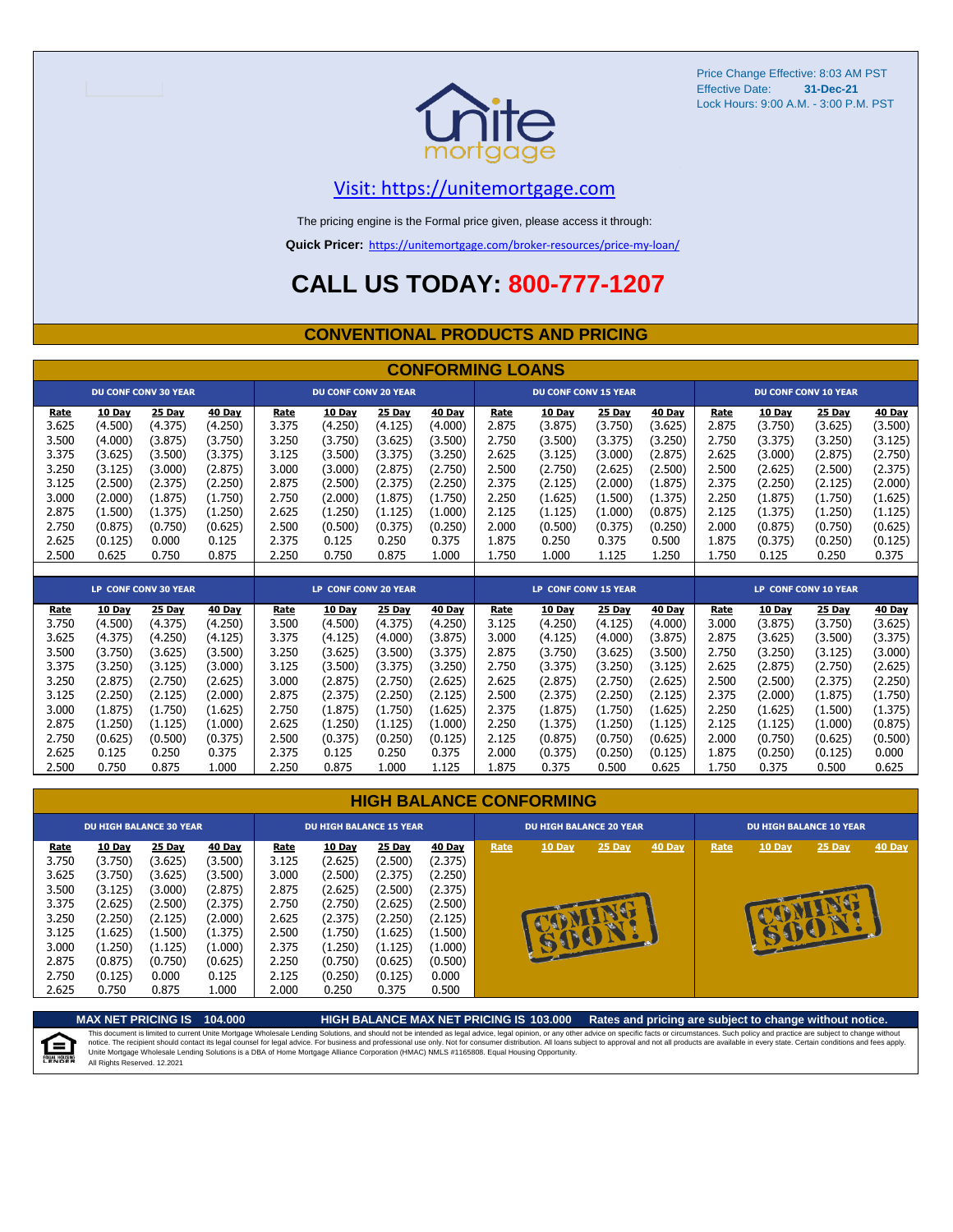

#### [V](https://unitemortgage.com/)isit: https://unitemortgage.com

The pricing engine is the Formal price given, please access it through:

**Quick Pricer:** [https://un](https://unitemortgage.com/broker-resources/price-my-loan/)itemortgage.com/broker-resources/price-my-loan/

### **CALL US TODAY: 800-777-1207**

|             | <b>HOME AFFORDABLE PRODUCTS</b> |                             |         |             |                                          |         |         |             |                                 |         |         |                                       |          |        |        |
|-------------|---------------------------------|-----------------------------|---------|-------------|------------------------------------------|---------|---------|-------------|---------------------------------|---------|---------|---------------------------------------|----------|--------|--------|
|             |                                 | <b>DU HOMEREADY 30 YEAR</b> |         |             | <b>DU HOMEREADY HIGH BALANCE 30 YEAR</b> |         |         |             | <b>LP HOME POSSIBLE 30 YEAR</b> |         |         | LP HOME POSSIBLE HIGH BALANCE 30 YEAR |          |        |        |
| <u>Rate</u> | 10 Day                          | 25 Day                      | 40 Day  | <u>Rate</u> | 10 Day                                   | 25 Day  | 40 Day  | <u>Rate</u> | 10 Day                          | 25 Day  | 40 Day  | Rate                                  | 10 Day   | 25 Day | 40 Day |
| 3.625       | (4.000)                         | (3.875)                     | (3.750) | 3.750       | (3.000)                                  | (2.875) | (2.750) | 3.625       | (4.250)                         | (4.125) | (4.000) |                                       |          |        |        |
| 3.500       | (3.750)                         | (3.625)                     | (3.500) | 3.625       | (3.875)                                  | (3.750) | (3.625) | 3.500       | (3.750)                         | (3.625) | (3.500) |                                       |          |        |        |
| 3.375       | (3.125)                         | (3.000)                     | (2.875) | 3.500       | (3.375)                                  | (3.250) | (3.125) | 3.375       | (3.250)                         | (3.125) | (3.000) |                                       |          |        |        |
| 3.250       | (2.625)                         | (2.500)                     | (2.375) | 3.375       | (2.875)                                  | (2.750) | (2.625) | 3.250       | (2.750)                         | (2.625) | (2.500) |                                       |          |        |        |
| 3.125       | (2.125)                         | (2.000)                     | (1.875) | 3.250       | (2.375)                                  | (2.250) | (2.125) | 3.125       | (2.125)                         | (2.000) | (1.875) |                                       |          |        |        |
| 3.000       | (1.750)                         | (1.625)                     | (1.500) | 3.125       | (1.875)                                  | (1.750) | (1.625) | 3.000       | (1.625)                         | (1.500) | (1.375) |                                       | <b>B</b> | BU     |        |
| 2.875       | (1.125)                         | (1.000)                     | (0.875) | 3.000       | (1.375)                                  | (1.250) | (1.125) | 2.875       | (1.125)                         | (1.000) | (0.875) |                                       |          |        |        |
| 2.750       | (0.500)                         | (0.375)                     | (0.250) | 2.875       | (0.750)                                  | (0.625) | (0.500) | 2.750       | (0.500)                         | (0.375) | (0.250) |                                       |          |        |        |
| 2.625       | 0.250                           | 0.375                       | 0.500   | 2.750       | 0.000                                    | 0.125   | 0.250   | 2.625       | 0.375                           | 0.500   | 0.625   |                                       |          |        |        |
| 2.500       | 1.000                           | 1.125                       | 1.250   | 2.625       | 0.625                                    | 0.750   | 0.875   | 2.500       | 1.125                           | 1.250   | 1.375   |                                       |          |        |        |

| <b>HOME READY AND HOMEPOSSIBLE CAP LIMITS</b>      |       |      |      |      |       |       |       |                                                                                                  |       |  |  |
|----------------------------------------------------|-------|------|------|------|-------|-------|-------|--------------------------------------------------------------------------------------------------|-------|--|--|
|                                                    |       |      |      |      |       |       |       | LTV <=60 60.01 - 65 65.01 - 70 70.01 - 75 75.01 - 80 80.01 - 85 85.01 - 90 90.01 - 95 95.01 - 97 |       |  |  |
| HomeReady/Home Possible FICO >=680 Adjustment Caps | .500  | .500 | .500 | .500 | 1.500 | 0.000 | 0.000 | 0.000                                                                                            | 0.000 |  |  |
| HomeReady/Home Possible FICO <680 Adjustment Caps  | 1.500 | .500 | .500 | .500 | .500  | .500  | 1.500 | .500                                                                                             | 1.500 |  |  |

E

MAX NET PRICING IS 103.000 Rates and pricing are subject to change without notice.<br>This document is limited to current Unite Mortgage Wholesale Lending Solutions, and should not be intended as legal advice, legal opinion, All Rights Reserved. 12.2021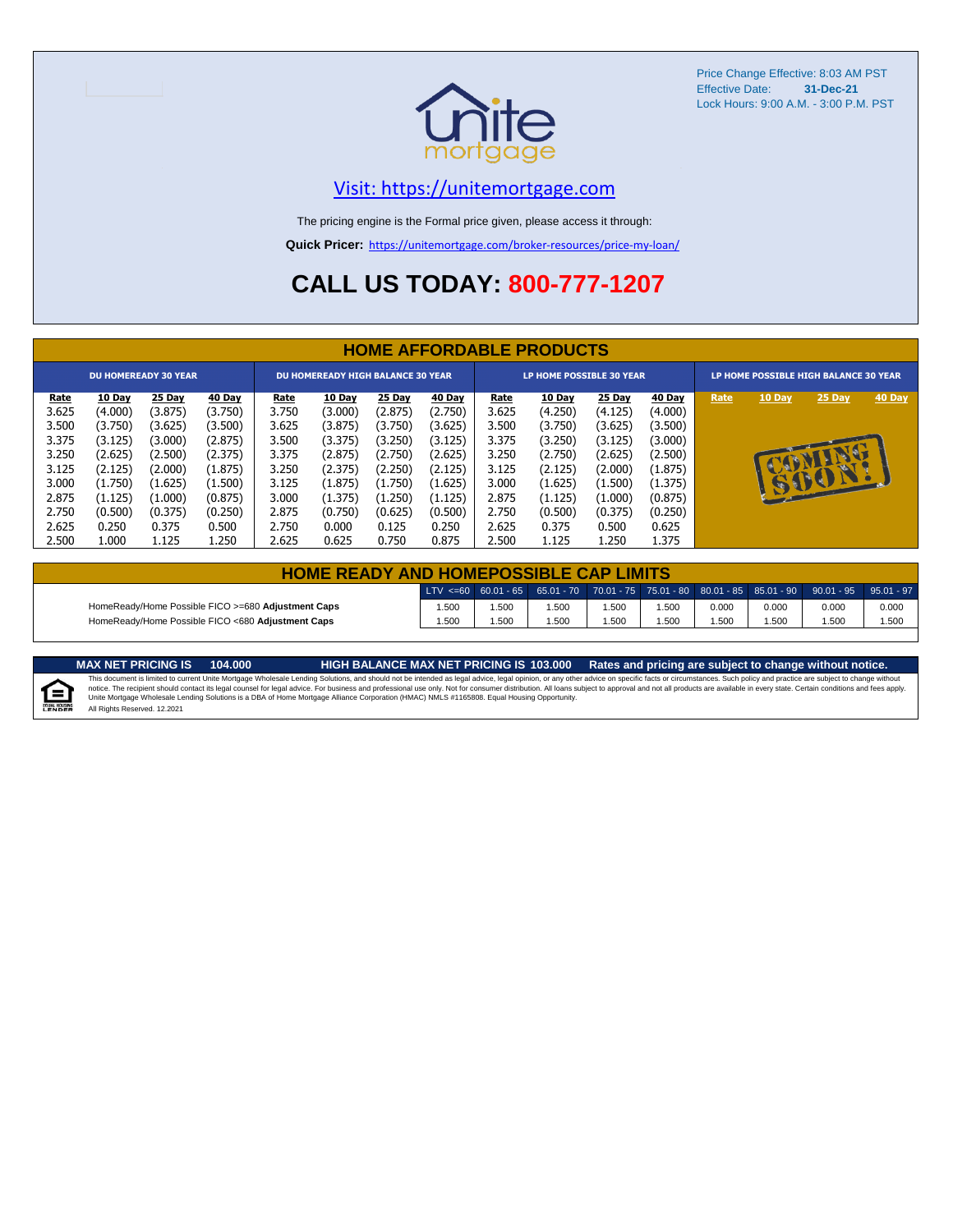

### [V](https://unitemortgage.com/)isit: https://unitemortgage.com

The pricing engine is the Formal price given, please access it through:

**Quick Pricer:** [https://un](https://unitemortgage.com/broker-resources/price-my-loan/)itemortgage.com/broker-resources/price-my-loan/

### **CALL US TODAY: 800-777-1207**

|                                                                       | <b>CONVENTIONAL PRICING ADJUSTMENTS</b>                                                |                                                   |                         |              |              |              |                    |              |                                          |              |
|-----------------------------------------------------------------------|----------------------------------------------------------------------------------------|---------------------------------------------------|-------------------------|--------------|--------------|--------------|--------------------|--------------|------------------------------------------|--------------|
| Credit Score / LTV                                                    | Loan Terms > 15 years                                                                  | $LTV \le 60$                                      | $60.01 - 70$            | $70.01 - 75$ | $75.01 - 80$ | $80.01 - 85$ | $85.01 - 90$       | $90.01 - 95$ | $95.01 - 97$                             | >97.00%      |
| $740+$                                                                |                                                                                        | 0.000                                             | 0.250                   | 0.250        | 0.500        | 0.250        | 0.250              | 0.250        | 0.750                                    | 0.750        |
| 720 - 739                                                             |                                                                                        | 0.000                                             | 0.250                   | 0.500        | 0.750        | 0.500        | 0.500              | 0.500        | 1.000                                    | 1.000        |
| 700 - 719                                                             |                                                                                        | 0.000                                             | 0.500                   | 1.000        | 1.250        | 1.000        | 1.000              | 1.000        | 1.500                                    | 1.500        |
| 680 - 699                                                             |                                                                                        | 0.000                                             | 0.500                   | 1.250        | 1.750        | 1.500        | 1.250              | 1.250        | 1.500                                    | 1.500        |
| 660 - 679                                                             |                                                                                        | 0.000                                             | 1.000                   | 2.250        | 2.750        | 2.750        | 2.250              | 2.250        | 2.250                                    | 2.250        |
| 640 - 659                                                             |                                                                                        | 0.500                                             | 1.250                   | 2.750        | 3.000        | 3.250        | 2.750              | 2.750        | 2.750                                    | 2.750        |
| 620-639                                                               |                                                                                        | 0.500                                             | 1.500                   | 3.000        | 3.000        | 3.250        | 3.250              | 3.250        | 3.500                                    | 3.500        |
|                                                                       | Cash Out (Ex. Student Loan Only) All Loan Terms. Cumulative with above adjust.         | $LTV \le 60$                                      | $60.01 - 70$            | $70.01 - 75$ | $75.01 - 80$ |              |                    |              |                                          |              |
| $740+$                                                                |                                                                                        | 0.375                                             | 0.625                   | 0.625        | 0.875        |              |                    |              |                                          |              |
| 720 - 739                                                             |                                                                                        | 0.375                                             | 1.000                   | 1.000        | 1.125        |              |                    |              |                                          |              |
| 700 - 719                                                             |                                                                                        | 0.375                                             | 1.000                   | 1.000        | 1.125        |              |                    |              |                                          |              |
| 680 - 699                                                             |                                                                                        | 0.375                                             | 1.125                   | 1.125        | 1.750        |              |                    |              |                                          |              |
| 660 - 679                                                             |                                                                                        | 0.625                                             | 1.125                   | 1.125        | 1.875        |              |                    |              |                                          |              |
| 640 - 659                                                             |                                                                                        | 0.625                                             | 1.625                   | 1.625        | 2.625        |              |                    |              |                                          |              |
| 620 - 639                                                             |                                                                                        | 0.625                                             | 1.625                   | 1.625        | 3.125        |              |                    |              |                                          |              |
| <b>Other Price Adjustments</b><br>All Loan Terms                      | Cumulative with above adjustments                                                      | $LTV \le 60$                                      | $60.01 - 65$            | $65.01 - 70$ | $70.01 - 75$ | $75.01 - 80$ | $80.01 - 85$       | $85.01 - 90$ | $90.01 - 95$                             | $95.01 - 97$ |
| High Balance Purchase and R/T Refinance                               |                                                                                        | 0.250                                             | 0.250                   | 0.250        | 0.250        | 0.250        | 0.250              | 0.250        | 0.250                                    | <b>NA</b>    |
| High Balance Cash-Out Refinance                                       |                                                                                        | 1.000                                             | 1.000                   | 1.000        | 1.000        | 1.000        | <b>NA</b>          | <b>NA</b>    | <b>NA</b>                                | <b>NA</b>    |
| High Balance ARMs (Adjustment Based on CLTV)                          |                                                                                        | 0.750                                             | 0.750                   | 0.750        | 0.750        | 1.500        | 1.500              | 1.500        | 1.500                                    | <b>NA</b>    |
| <b>ARMs</b>                                                           |                                                                                        | 0.000                                             | 0.000                   | 0.000        | 0.000        | 0.000        | 0.000              | 0.000        | 0.250                                    | <b>NA</b>    |
| HomeReady/Home Possible FICO >=680 Adjustment Caps                    |                                                                                        | 1.500                                             | 1.500                   | 1.500        | 1.500        | 1.500        | 0.000              | 0.000        | 0.000                                    | 0.000        |
| HomeReady/Home Possible FICO <680 Adjustment Caps                     |                                                                                        | 1.500                                             | 1.500                   | 1.500        | 1.500        | 1.500        | 1.500              | 1.500        | 1.500                                    | 1.500        |
| <b>Investment Properties</b>                                          | 2.125                                                                                  | 2.125                                             | 2.125                   | 2.125        | 3.375        | 4.125        | <b>NA</b>          | <b>NA</b>    | <b>NA</b>                                |              |
| Second Home                                                           |                                                                                        | 0.000                                             | 0.000                   | 0.000        | 0.000        | 0.000        | 0.000              | 0.250        | 5.000                                    | 5.000        |
| Manufactured home                                                     |                                                                                        | 0.500                                             | 0.500                   | 0.500        | 0.500        | 0.500        | 0.500              | 0.500        | 0.500                                    | 0.500        |
| 2-4 Unit Properties (3-4 unit max LTV is 75% (DU) and 80% (LP))       |                                                                                        | 1.000                                             | 1.000                   | 1.000        | 1.000        | 1.000        | 1.000              | <b>NA</b>    | <b>NA</b>                                | <b>NA</b>    |
| Condos - Loan Terms > 15Y (does not apply to Detached building types) |                                                                                        | 0.000                                             | 0.000                   | 0.000        | 0.000        | 0.750        | 0.750              | 0.750        | 0.750                                    | 0.750        |
|                                                                       | Escrow Waiver (LTV >80% not available in NM, LTV >90% does not apply to HB Nationwide) | 0.000                                             | 0.000                   | 0.000        | 0.000        | 0.000        | 0.000              | 0.000        | 0.000                                    | <b>NA</b>    |
| UW Waiver Fee (ALL LTV) - based on loan size                          |                                                                                        |                                                   |                         |              |              |              |                    |              |                                          |              |
|                                                                       |                                                                                        |                                                   |                         |              |              |              |                    |              |                                          |              |
|                                                                       | <b>ALL SUBORDINATE FINANCING</b>                                                       |                                                   |                         |              | .375%        |              |                    |              |                                          |              |
| <b>LTV Range</b>                                                      | <b>CLTV Range</b>                                                                      |                                                   | Credit Score < 720      |              |              |              | Credit Score > 720 |              |                                          |              |
| $\leq 65.00\%$                                                        | $80.01\% - 95.00\%$                                                                    |                                                   | 0.500                   |              |              |              | 0.250              |              |                                          |              |
| 65.01% - 75.00%                                                       | $80.01\% - 95.00\%$                                                                    |                                                   | 0.750                   |              |              |              | 0.500              |              |                                          |              |
| 75.01% - 95.00%                                                       | $90.01\% - 95.00\%$                                                                    |                                                   | 1.000                   |              |              |              | 0.750              |              |                                          |              |
| 75.01% - 90.00%                                                       | 76.01% - 90.00%                                                                        |                                                   | 1.000                   |              |              |              | 0.750              |              |                                          |              |
| ≤ 95.00%                                                              | 95.01% - 97.00%                                                                        |                                                   | 1.500                   |              |              |              | 1.500              |              |                                          |              |
|                                                                       |                                                                                        |                                                   |                         |              |              |              |                    |              |                                          |              |
|                                                                       | <b>LOCK EXTENSIONS - RELOCKS - OTHER CHANGES</b>                                       |                                                   |                         |              |              |              |                    |              |                                          |              |
|                                                                       |                                                                                        |                                                   |                         |              |              |              |                    |              |                                          |              |
|                                                                       | .03/day                                                                                |                                                   | <b>Lock Extensions:</b> |              |              |              |                    |              |                                          |              |
| $1-4$ days<br>5 days                                                  | 0.125                                                                                  |                                                   |                         |              |              |              |                    |              | 10 Day Lock Expires: 01/10/22            |              |
| 7 days                                                                | 0.187                                                                                  |                                                   |                         |              |              |              |                    |              | 25 Day Lock Expires:                     | 01/25/22     |
| 10 days                                                               | 0.250                                                                                  |                                                   |                         |              |              |              |                    |              | 40 Day Lock Expires:                     | 02/09/22     |
| 15 days                                                               | 0.375                                                                                  |                                                   |                         |              |              |              |                    |              |                                          |              |
| <b>Relocks:</b>                                                       | <b>Other Changes:</b>                                                                  |                                                   |                         |              |              |              |                    |              |                                          |              |
| Worse Case pricing plus additional .250 hit                           | Loan Program                                                                           | Worse Case if moving into different delivery type |                         |              |              |              |                    |              |                                          |              |
|                                                                       | Rate Change                                                                            | Not subject to worse case pricing                 |                         |              |              |              |                    |              | Locks expiring on a non business day are |              |
|                                                                       |                                                                                        |                                                   |                         |              |              |              |                    |              | good through the following business day. |              |

|                          |                              |         |                                                                                                                                                                                                                                                                                                                                                                                                                                                                                                                                                                                                                | APOR: | $15/20$ YR.: | 2.500% 1 YR CMT:   | 0.120% |
|--------------------------|------------------------------|---------|----------------------------------------------------------------------------------------------------------------------------------------------------------------------------------------------------------------------------------------------------------------------------------------------------------------------------------------------------------------------------------------------------------------------------------------------------------------------------------------------------------------------------------------------------------------------------------------------------------------|-------|--------------|--------------------|--------|
|                          | <b>MAX NET PRICING IS</b>    | 104.000 | Rates and prices are subject to change without notice.                                                                                                                                                                                                                                                                                                                                                                                                                                                                                                                                                         |       | $25/30$ YR.: | 2.960% 1 YR Libor: | 0.360% |
| $\bigoplus_{\mathbb{Z}}$ | All Rights Reserved, 12,2021 |         | This document is limited to current Unite Mortgage Wholesale Lending Solutions, and should not be intended as legal advice, legal opinion, or any other advice on specific facts or circumstances. Such policy and practice ar<br>notice. The recipient should contact its legal counsel for legal advice. For business and professional use only. Not for consumer distribution. All loans subject to approval and not all products are available in every stat<br>Unite Mortgage Wholesale Lending Solutions is a DBA of Home Mortgage Alliance Corporation (HMAC) NMLS #1165808. Equal Housing Opportunity. |       |              |                    |        |